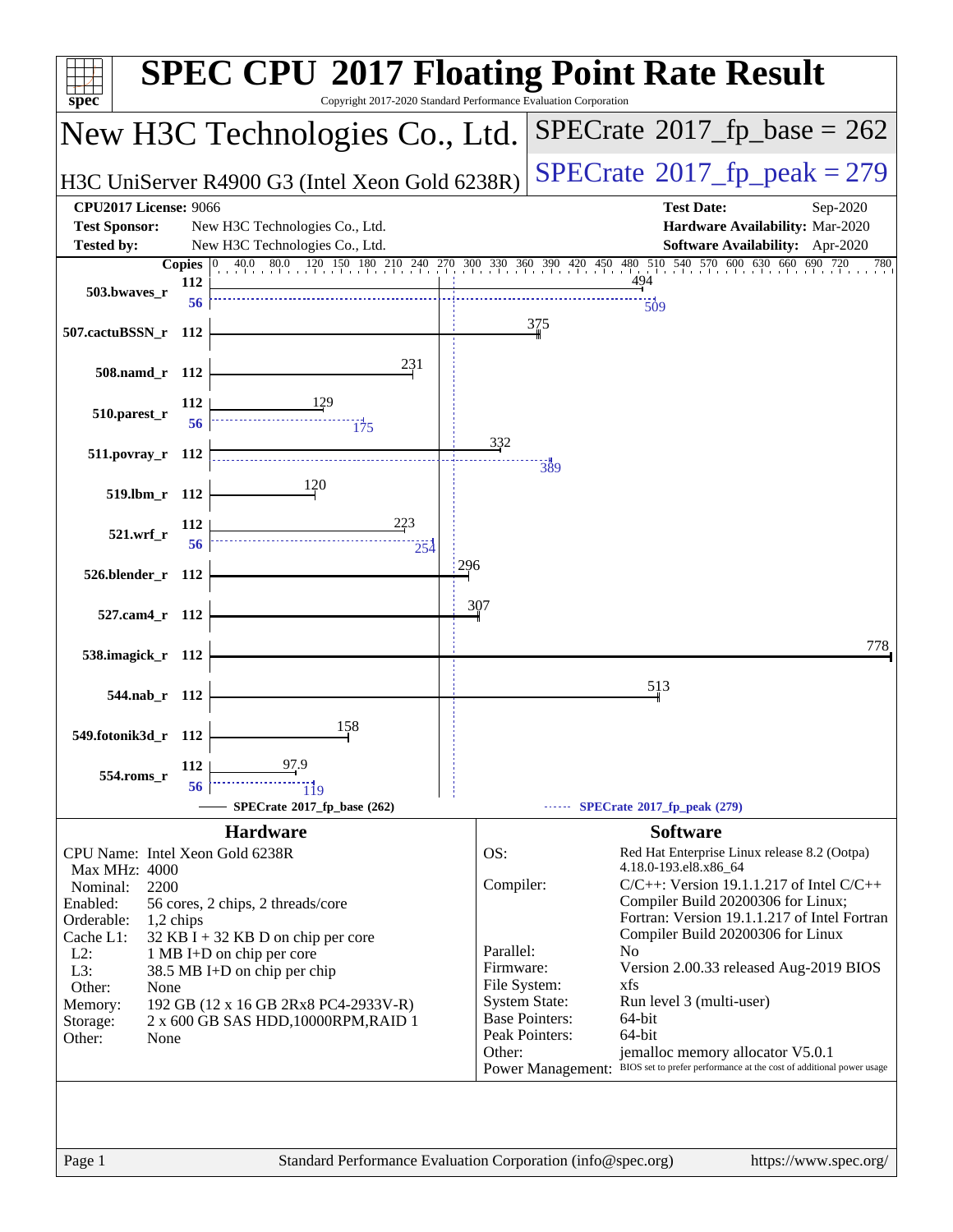| spec<br>Copyright 2017-2020 Standard Performance Evaluation Corporation<br>$SPECTate$ <sup>®</sup> 2017_fp_base = 262<br>New H3C Technologies Co., Ltd. |               |                                |       |                |       |                |       |               |                |                   |                |              |                                 |              |
|---------------------------------------------------------------------------------------------------------------------------------------------------------|---------------|--------------------------------|-------|----------------|-------|----------------|-------|---------------|----------------|-------------------|----------------|--------------|---------------------------------|--------------|
| $SPECTate@2017_fp\_peak = 279$<br>H3C UniServer R4900 G3 (Intel Xeon Gold 6238R)                                                                        |               |                                |       |                |       |                |       |               |                |                   |                |              |                                 |              |
| <b>CPU2017 License: 9066</b>                                                                                                                            |               |                                |       |                |       |                |       |               |                | <b>Test Date:</b> |                |              | Sep-2020                        |              |
| <b>Test Sponsor:</b>                                                                                                                                    |               | New H3C Technologies Co., Ltd. |       |                |       |                |       |               |                |                   |                |              | Hardware Availability: Mar-2020 |              |
| <b>Tested by:</b>                                                                                                                                       |               | New H3C Technologies Co., Ltd. |       |                |       |                |       |               |                |                   |                |              | Software Availability: Apr-2020 |              |
| <b>Results Table</b>                                                                                                                                    |               |                                |       |                |       |                |       |               |                |                   |                |              |                                 |              |
|                                                                                                                                                         |               |                                |       | <b>Base</b>    |       |                |       |               |                |                   | <b>Peak</b>    |              |                                 |              |
| <b>Benchmark</b>                                                                                                                                        | <b>Copies</b> | <b>Seconds</b>                 | Ratio | <b>Seconds</b> | Ratio | <b>Seconds</b> | Ratio | <b>Copies</b> | <b>Seconds</b> | <b>Ratio</b>      | <b>Seconds</b> | <b>Ratio</b> | <b>Seconds</b>                  | <b>Ratio</b> |
| 503.bwaves_r                                                                                                                                            | 112           | 2272                           | 494   | 2273           | 494   | 2275           | 494   | 56            | 1104           | 509               | 1104           | 508          | 1103                            | 509          |
| 507.cactuBSSN_r                                                                                                                                         | 112           | 376                            | 377   | 380            | 374   | 378            | 375   | 112           | 376            | 377               | 380            | 374          | 378                             | 375          |
| 508.namd r                                                                                                                                              | 112           | 460                            | 231   | 459            | 232   | 460            | 231   | 112           | 460            | 231               | 459            | 232          | 460                             | 231          |
| 510.parest_r                                                                                                                                            | 112           | 2268                           | 129   | 2264           | 129   | 2263           | 129   | 56            | 835            | 175               | 835            | 176          | 836                             | 175          |
| 511.povray_r                                                                                                                                            | 112           | 789                            | 332   | 787            | 332   | 788            | 332   | 112           | 675            | 388               | 671            | 389          | 670                             | 390          |
| 519.lbm r                                                                                                                                               | 112           | 981                            | 120   | 981            | 120   | 981            | 120   | 112           | 981            | 120               | 981            | <b>120</b>   | 981                             | 120          |
| $521$ .wrf r                                                                                                                                            | 112           | 1128                           | 222   | 1127           | 223   | 1127           | 223   | 56            | 493            | 254               | 493            | 254          | 492                             | 255          |
| 526.blender r                                                                                                                                           | 112           | 576                            | 296   | 576            | 296   | 577            | 296   | 112           | 576            | 296               | 576            | 296          | 577                             | 296          |
| 527.cam4_r                                                                                                                                              | 112           | 637                            | 307   | 636            | 308   | 640            | 306   | 112           | 637            | 307               | 636            | 308          | 640                             | 306          |
| 538.imagick_r                                                                                                                                           | 112           | 359                            | 777   | 358            | 779   | 358            | 778   | 112           | 359            | 777               | 358            | 779          | 358                             | 778          |
| 544.nab r                                                                                                                                               | 112           | 368                            | 513   | 368            | 513   | 368            | 512   | 112           | 368            | 513               | 368            | 513          | 368                             | 512          |
| 549.fotonik3d r                                                                                                                                         | 112           | 2763                           | 158   | 2765           | 158   | 2757           | 158   | 112           | 2763           | 158               | 2765           | 158          | 2757                            | 158          |
| 554.roms r                                                                                                                                              | 112           | 1818                           | 97.9  | 1811           | 98.3  | 1817           | 97.9  | 56            | 748            | 119               | 752            | 118          | 751                             | 119          |
| $SPECrate^{\circ}2017$ _fp_base =                                                                                                                       |               |                                | 262   |                |       |                |       |               |                |                   |                |              |                                 |              |
| $SPECrate^{\circ}2017$ _fp_peak =                                                                                                                       |               |                                | 279   |                |       |                |       |               |                |                   |                |              |                                 |              |
| Results appear in the order in which they were run. Bold underlined text indicates a median measurement.                                                |               |                                |       |                |       |                |       |               |                |                   |                |              |                                 |              |

The inconsistent Compiler version information under Compiler Version section is due to a discrepancy in Intel Compiler. The correct version of C/C++ compiler is: Version 19.1.1.217 Build 20200306 Compiler for Linux The correct version of Fortran compiler is: Version 19.1.1.217 Build 20200306 Compiler for Linux

#### **[Submit Notes](http://www.spec.org/auto/cpu2017/Docs/result-fields.html#SubmitNotes)**

 The numactl mechanism was used to bind copies to processors. The config file option 'submit' was used to generate numactl commands to bind each copy to a specific processor. For details, please see the config file.

### **[Operating System Notes](http://www.spec.org/auto/cpu2017/Docs/result-fields.html#OperatingSystemNotes)**

Stack size set to unlimited using "ulimit -s unlimited"

#### **[Environment Variables Notes](http://www.spec.org/auto/cpu2017/Docs/result-fields.html#EnvironmentVariablesNotes)**

Environment variables set by runcpu before the start of the run: LD\_LIBRARY\_PATH = "/home/speccpu/lib/intel64:/home/speccpu/je5.0.1-64" MALLOC\_CONF = "retain:true"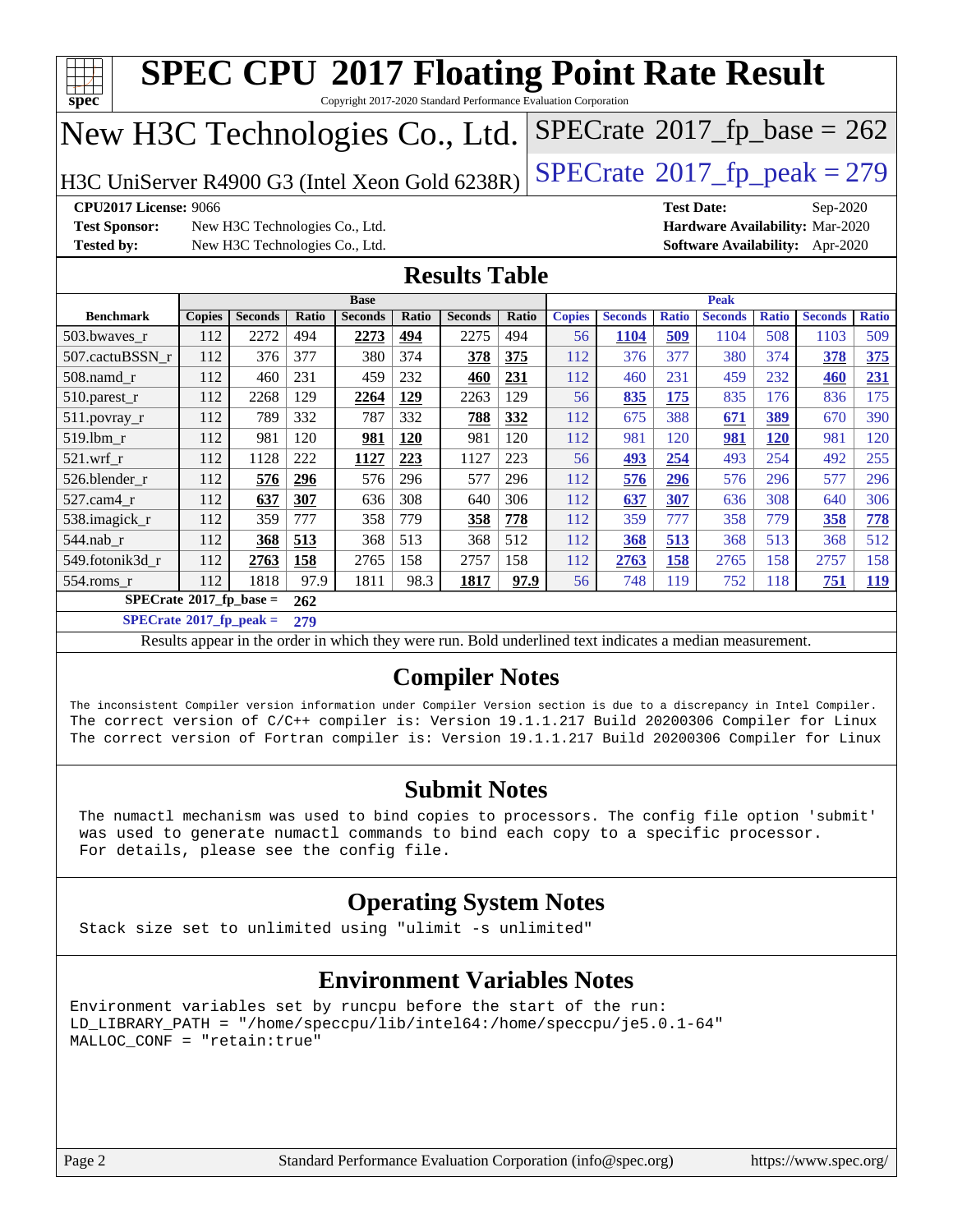| <b>SPEC CPU®2017 Floating Point Rate Result</b><br>spec<br>Copyright 2017-2020 Standard Performance Evaluation Corporation                                                                                                                                                                                                                                                                                                                                                                                                                                                                                                                                                                                                                                                                                                                                                                                                                                                                                                                                                                              |                                                                                                            |
|---------------------------------------------------------------------------------------------------------------------------------------------------------------------------------------------------------------------------------------------------------------------------------------------------------------------------------------------------------------------------------------------------------------------------------------------------------------------------------------------------------------------------------------------------------------------------------------------------------------------------------------------------------------------------------------------------------------------------------------------------------------------------------------------------------------------------------------------------------------------------------------------------------------------------------------------------------------------------------------------------------------------------------------------------------------------------------------------------------|------------------------------------------------------------------------------------------------------------|
| New H3C Technologies Co., Ltd.                                                                                                                                                                                                                                                                                                                                                                                                                                                                                                                                                                                                                                                                                                                                                                                                                                                                                                                                                                                                                                                                          | $SPECrate^{\circ}2017$ _fp_base = 262                                                                      |
| H3C UniServer R4900 G3 (Intel Xeon Gold 6238R)                                                                                                                                                                                                                                                                                                                                                                                                                                                                                                                                                                                                                                                                                                                                                                                                                                                                                                                                                                                                                                                          | $SPECTate@2017_fp\_peak = 279$                                                                             |
| <b>CPU2017 License: 9066</b><br><b>Test Sponsor:</b><br>New H3C Technologies Co., Ltd.<br><b>Tested by:</b><br>New H3C Technologies Co., Ltd.                                                                                                                                                                                                                                                                                                                                                                                                                                                                                                                                                                                                                                                                                                                                                                                                                                                                                                                                                           | <b>Test Date:</b><br>Sep-2020<br>Hardware Availability: Mar-2020<br><b>Software Availability:</b> Apr-2020 |
| <b>General Notes</b>                                                                                                                                                                                                                                                                                                                                                                                                                                                                                                                                                                                                                                                                                                                                                                                                                                                                                                                                                                                                                                                                                    |                                                                                                            |
| Binaries compiled on a system with 1x Intel Core i9-7980XE CPU + 64GB RAM<br>memory using Redhat Enterprise Linux 8.0<br>NA: The test sponsor attests, as of date of publication, that CVE-2017-5754 (Meltdown)<br>is mitigated in the system as tested and documented.<br>Yes: The test sponsor attests, as of date of publication, that CVE-2017-5753 (Spectre variant 1)<br>is mitigated in the system as tested and documented.<br>Yes: The test sponsor attests, as of date of publication, that CVE-2017-5715 (Spectre variant 2)<br>is mitigated in the system as tested and documented.<br>Transparent Huge Pages enabled by default<br>Prior to runcpu invocation<br>Filesystem page cache synced and cleared with:<br>sync $i$ echo $3$<br>/proc/sys/vm/drop_caches<br>runcpu command invoked through numactl i.e.:<br>numactl --interleave=all runcpu <etc><br/>jemalloc, a general purpose malloc implementation<br/>built with the RedHat Enterprise 7.5, and the system compiler gcc 4.8.5<br/>sources available from jemalloc.net or https://github.com/jemalloc/jemalloc/releases</etc> |                                                                                                            |
| <b>Platform Notes</b>                                                                                                                                                                                                                                                                                                                                                                                                                                                                                                                                                                                                                                                                                                                                                                                                                                                                                                                                                                                                                                                                                   |                                                                                                            |
| BIOS settings:<br>Set SNC to Enabled<br>Set IMC Interleaving to 1-way Interleave<br>Sysinfo program /home/speccpu/bin/sysinfo<br>Rev: r6365 of 2019-08-21 295195f888a3d7edb1e6e46a485a0011<br>running on localhost.localdomain Tue Sep 15 02:08:33 2020                                                                                                                                                                                                                                                                                                                                                                                                                                                                                                                                                                                                                                                                                                                                                                                                                                                 |                                                                                                            |
| SUT (System Under Test) info as seen by some common utilities.                                                                                                                                                                                                                                                                                                                                                                                                                                                                                                                                                                                                                                                                                                                                                                                                                                                                                                                                                                                                                                          |                                                                                                            |
| For more information on this section, see<br>https://www.spec.org/cpu2017/Docs/config.html#sysinfo                                                                                                                                                                                                                                                                                                                                                                                                                                                                                                                                                                                                                                                                                                                                                                                                                                                                                                                                                                                                      |                                                                                                            |
| From /proc/cpuinfo<br>model name : Intel(R) Xeon(R) Gold 6238R CPU @ 2.20GHz<br>"physical id"s (chips)<br>2<br>112 "processors"<br>cores, siblings (Caution: counting these is hw and system dependent. The following<br>excerpts from /proc/cpuinfo might not be reliable. Use with caution.)<br>cpu cores : 28<br>siblings : 56<br>physical 0: cores 0 1 2 3 4 5 6 8 9 10 11 12 13 14 16 17 18 19 20 21 22 24 25 26 27<br>28 29 30<br>physical 1: cores 0 1 2 3 4 5 6 8 9 10 11 12 13 14 16 17 18 19 20 21 22 24 25 26 27<br>28 29 30<br>From lscpu:                                                                                                                                                                                                                                                                                                                                                                                                                                                                                                                                                  |                                                                                                            |
| (Continued on next page)                                                                                                                                                                                                                                                                                                                                                                                                                                                                                                                                                                                                                                                                                                                                                                                                                                                                                                                                                                                                                                                                                |                                                                                                            |
| Standard Performance Evaluation Corporation (info@spec.org)<br>Page 3                                                                                                                                                                                                                                                                                                                                                                                                                                                                                                                                                                                                                                                                                                                                                                                                                                                                                                                                                                                                                                   | https://www.spec.org/                                                                                      |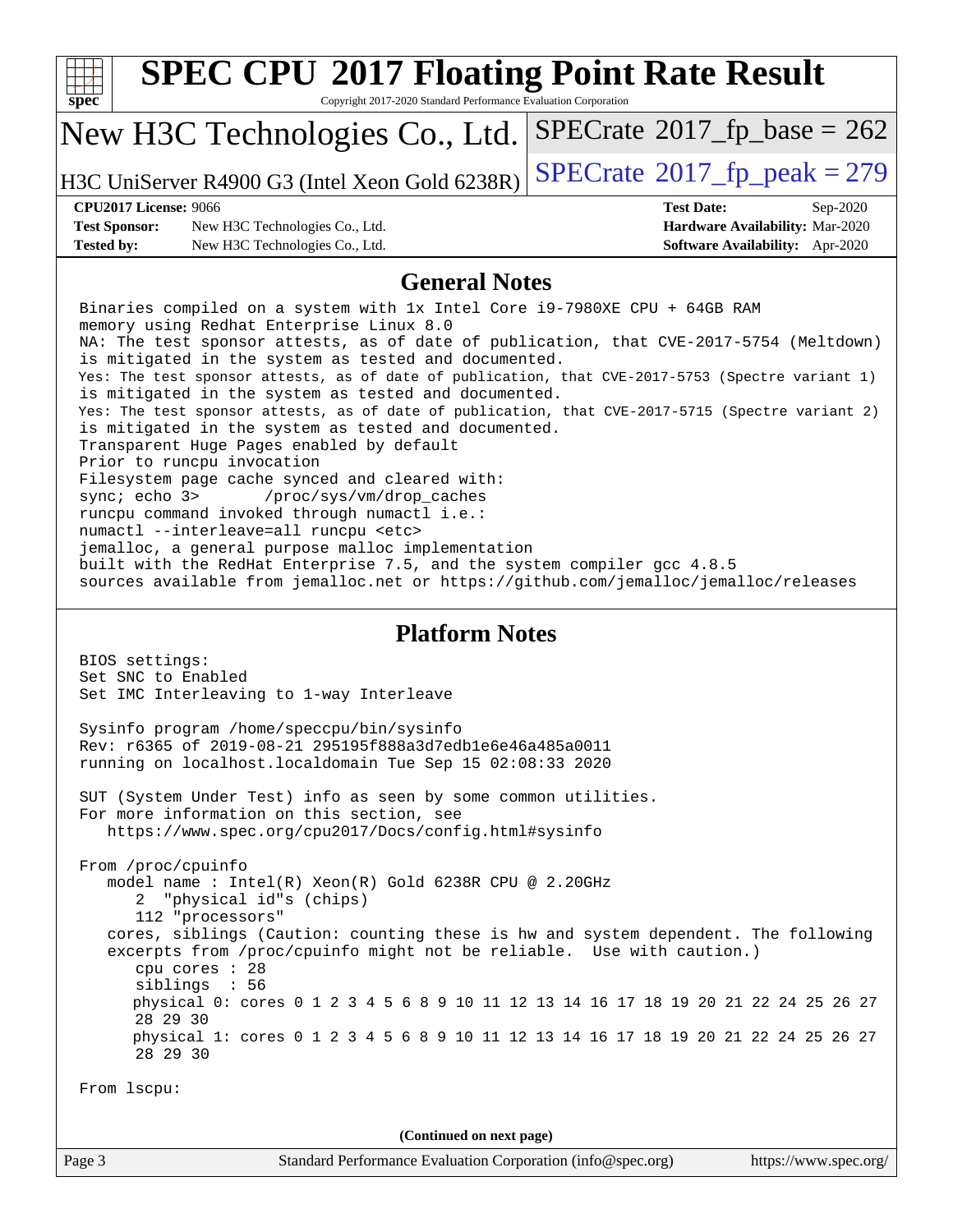

| Architecture.                | BO OAX                                                                               |
|------------------------------|--------------------------------------------------------------------------------------|
| $CPU$ op-mode( $s$ ):        | $32$ -bit, $64$ -bit                                                                 |
| Byte Order:                  | Little Endian                                                                        |
| CPU(s):                      | 112                                                                                  |
| On-line CPU(s) list: $0-111$ |                                                                                      |
| Thread( $s$ ) per core:      | 2                                                                                    |
| Core(s) per socket:          | 28                                                                                   |
| Socket(s):                   | $\overline{2}$                                                                       |
| NUMA $node(s)$ :             | $\overline{4}$                                                                       |
| Vendor ID:                   | GenuineIntel                                                                         |
| CPU family:                  | 6                                                                                    |
| Model:                       | 85                                                                                   |
| Model name:                  | $Intel(R)$ Xeon $(R)$ Gold 6238R CPU @ 2.20GHz                                       |
| Stepping:                    | 7                                                                                    |
| CPU MHz:                     | 1042.266                                                                             |
| CPU max MHz:                 | 4000.0000                                                                            |
| CPU min MHz:                 | 1000.0000                                                                            |
| BogoMIPS:                    | 4400.00                                                                              |
| Virtualization:              | $VT - x$                                                                             |
| L1d cache:                   | 32K                                                                                  |
| Lli cache:                   | 32K                                                                                  |
| L2 cache:                    | 1024K                                                                                |
| L3 cache:                    | 39424K                                                                               |
| NUMA node0 CPU(s):           | $0-3, 7-9, 14-17, 21-23, 56-59, 63-65, 70-73, 77-79$                                 |
| NUMA nodel CPU(s):           | $4-6$ , 10-13, 18-20, 24-27, 60-62, 66-69, 74-76, 80-83                              |
| NUMA $node2$ $CPU(s):$       | 28-31, 35-37, 42-45, 49-51, 84-87, 91-93, 98-101, 105-107                            |
| NUMA node3 CPU(s):           | 32-34, 38-41, 46-48, 52-55, 88-90, 94-97, 102-104, 108-111                           |
| Flagg:                       | fpu vme de pse tsc msr pae mce cx8 apic sep mtrr pge mca cmov                        |
|                              | pat pse36 clflush dts acpi mmx fxsr sse sse2 ss ht tm pbe syscall nx pdpelgb rdtscp  |
|                              | lm constant_tsc art arch_perfmon pebs bts rep_good nopl xtopology nonstop_tsc cpuid  |
|                              | aperfmperf pni pclmulqdq dtes64 monitor ds_cpl vmx smx est tm2 ssse3 sdbg fma cx16   |
|                              | xtpr pdcm pcid dca sse4_1 sse4_2 x2apic movbe popcnt tsc_deadline_timer aes xsave    |
|                              | avx f16c rdrand lahf_lm abm 3dnowprefetch cpuid_fault epb cat_13 cdp_13              |
|                              | invpcid_single intel_ppin ssbd mba ibrs ibpb stibp ibrs_enhanced tpr_shadow vnmi     |
|                              | flexpriority ept vpid fsgsbase tsc_adjust bmil hle avx2 smep bmi2 erms invpcid rtm   |
|                              | cqm mpx rdt_a avx512f avx512dq rdseed adx smap clflushopt clwb intel_pt avx512cd     |
|                              | avx512bw avx512vl xsaveopt xsavec xgetbvl xsaves cqm_llc cqm_occup_llc cqm_mbm_total |
|                              | cqm_mbm_local dtherm ida arat pln pts hwp hwp_act_window hwp_epp hwp pkq req pku     |

 /proc/cpuinfo cache data cache size : 39424 KB

 From numactl --hardware WARNING: a numactl 'node' might or might not correspond to a physical chip. available: 4 nodes (0-3) node 0 cpus: 0 1 2 3 7 8 9 14 15 16 17 21 22 23 56 57 58 59 63 64 65 70 71 72 73 77 78

ospke avx512\_vnni md\_clear flush\_l1d arch\_capabilities

**(Continued on next page)**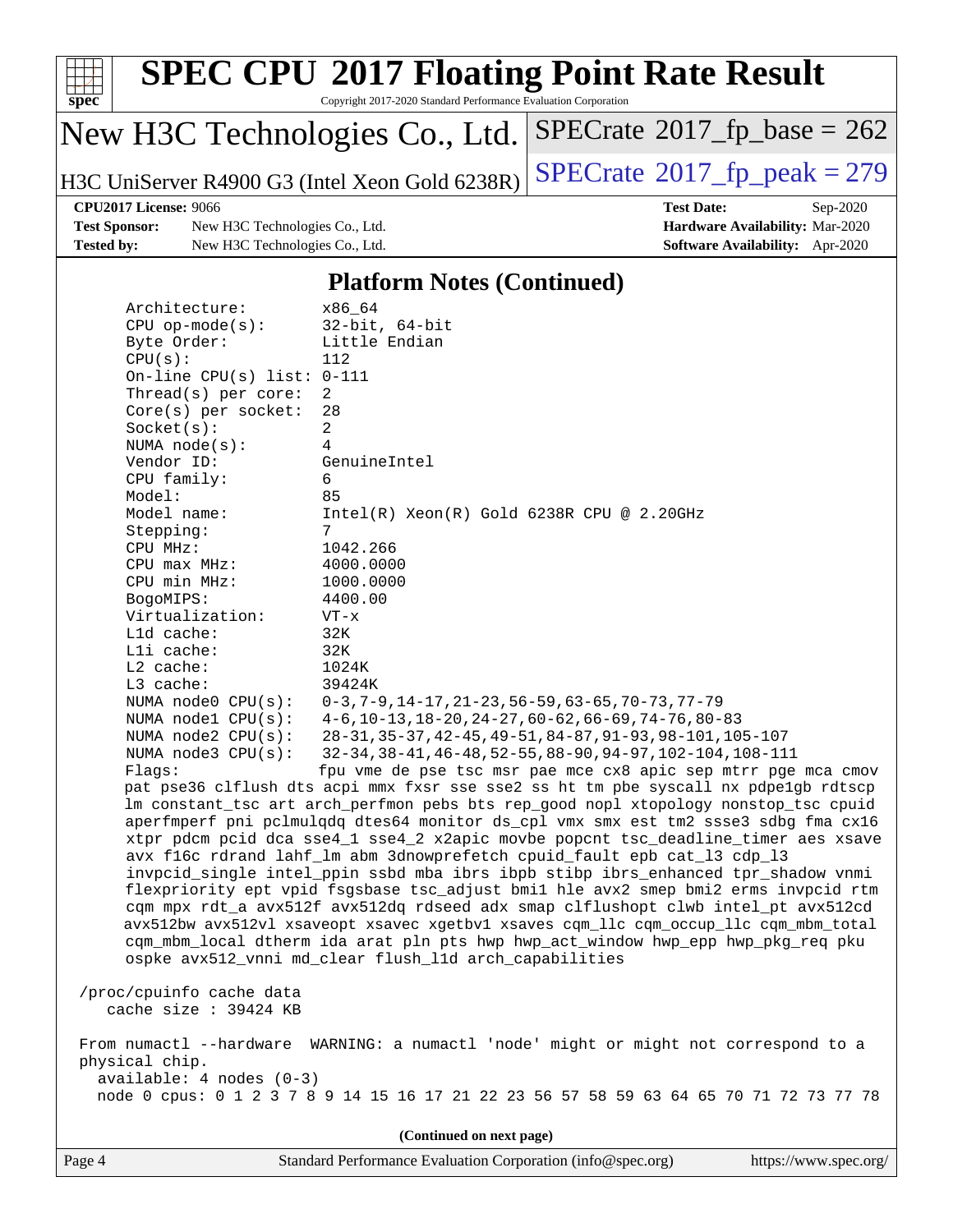| <b>SPEC CPU®2017 Floating Point Rate Result</b><br>Copyright 2017-2020 Standard Performance Evaluation Corporation<br>$spec^*$                                                                                                                                                                                                                                                                                                                                                                                                                                                                                                                                                                                                                                                                                                                                                        |                                                                                                     |
|---------------------------------------------------------------------------------------------------------------------------------------------------------------------------------------------------------------------------------------------------------------------------------------------------------------------------------------------------------------------------------------------------------------------------------------------------------------------------------------------------------------------------------------------------------------------------------------------------------------------------------------------------------------------------------------------------------------------------------------------------------------------------------------------------------------------------------------------------------------------------------------|-----------------------------------------------------------------------------------------------------|
| New H3C Technologies Co., Ltd.                                                                                                                                                                                                                                                                                                                                                                                                                                                                                                                                                                                                                                                                                                                                                                                                                                                        | $SPECTate@2017_fp\_base = 262$                                                                      |
| H3C UniServer R4900 G3 (Intel Xeon Gold 6238R)                                                                                                                                                                                                                                                                                                                                                                                                                                                                                                                                                                                                                                                                                                                                                                                                                                        | $SPECTate@2017fp peak = 279$                                                                        |
| <b>CPU2017 License: 9066</b><br><b>Test Sponsor:</b><br>New H3C Technologies Co., Ltd.<br><b>Tested by:</b><br>New H3C Technologies Co., Ltd.                                                                                                                                                                                                                                                                                                                                                                                                                                                                                                                                                                                                                                                                                                                                         | <b>Test Date:</b><br>Sep-2020<br>Hardware Availability: Mar-2020<br>Software Availability: Apr-2020 |
| <b>Platform Notes (Continued)</b>                                                                                                                                                                                                                                                                                                                                                                                                                                                                                                                                                                                                                                                                                                                                                                                                                                                     |                                                                                                     |
| 79<br>node 0 size: 46686 MB<br>node 0 free: 30856 MB<br>node 1 cpus: 4 5 6 10 11 12 13 18 19 20 24 25 26 27 60 61 62 66 67 68 69 74 75 76 80 81<br>82 83<br>node 1 size: 48350 MB<br>node 1 free: 37449 MB<br>node 2 cpus: 28 29 30 31 35 36 37 42 43 44 45 49 50 51 84 85 86 87 91 92 93 98 99 100<br>101 105 106 107<br>node 2 size: 48377 MB<br>node 2 free: 37412 MB<br>node 3 cpus: 32 33 34 38 39 40 41 46 47 48 52 53 54 55 88 89 90 94 95 96 97 102 103 104<br>108 109 110 111<br>node 3 size: 48377 MB<br>node 3 free: 36131 MB<br>node distances:<br>node<br>$\overline{0}$<br>$\mathbf{1}$<br>2<br>3<br>0:<br>11<br>21<br>21<br>10<br>10<br>1:<br>11<br>21<br>21<br>2:<br>21<br>21<br>10<br>11<br>3:<br>21<br>11<br>21<br>10<br>From /proc/meminfo<br>MemTotal:<br>196395208 kB<br>HugePages_Total:<br>0<br>Hugepagesize:<br>2048 kB<br>From /etc/*release* /etc/*version* |                                                                                                     |
| os-release:<br>NAME="Red Hat Enterprise Linux"<br>VERSION="8.2 (Ootpa)"<br>$ID="rhe1"$<br>ID LIKE="fedora"<br>VERSION_ID="8.2"<br>PLATFORM_ID="platform:el8"<br>PRETTY_NAME="Red Hat Enterprise Linux 8.2 (Ootpa)"<br>$ANSI\_COLOR = "0; 31"$<br>redhat-release: Red Hat Enterprise Linux release 8.2 (Ootpa)<br>system-release: Red Hat Enterprise Linux release 8.2 (Ootpa)<br>system-release-cpe: cpe:/o:redhat:enterprise_linux:8.2:ga<br>uname $-a$ :<br>Linux localhost.localdomain 4.18.0-193.el8.x86_64 #1 SMP Fri Mar 27 14:35:58 UTC 2020<br>x86_64 x86_64 x86_64 GNU/Linux<br>Kernel self-reported vulnerability status:<br>(Continued on next page)                                                                                                                                                                                                                       |                                                                                                     |
| Page 5<br>Standard Performance Evaluation Corporation (info@spec.org)                                                                                                                                                                                                                                                                                                                                                                                                                                                                                                                                                                                                                                                                                                                                                                                                                 | https://www.spec.org/                                                                               |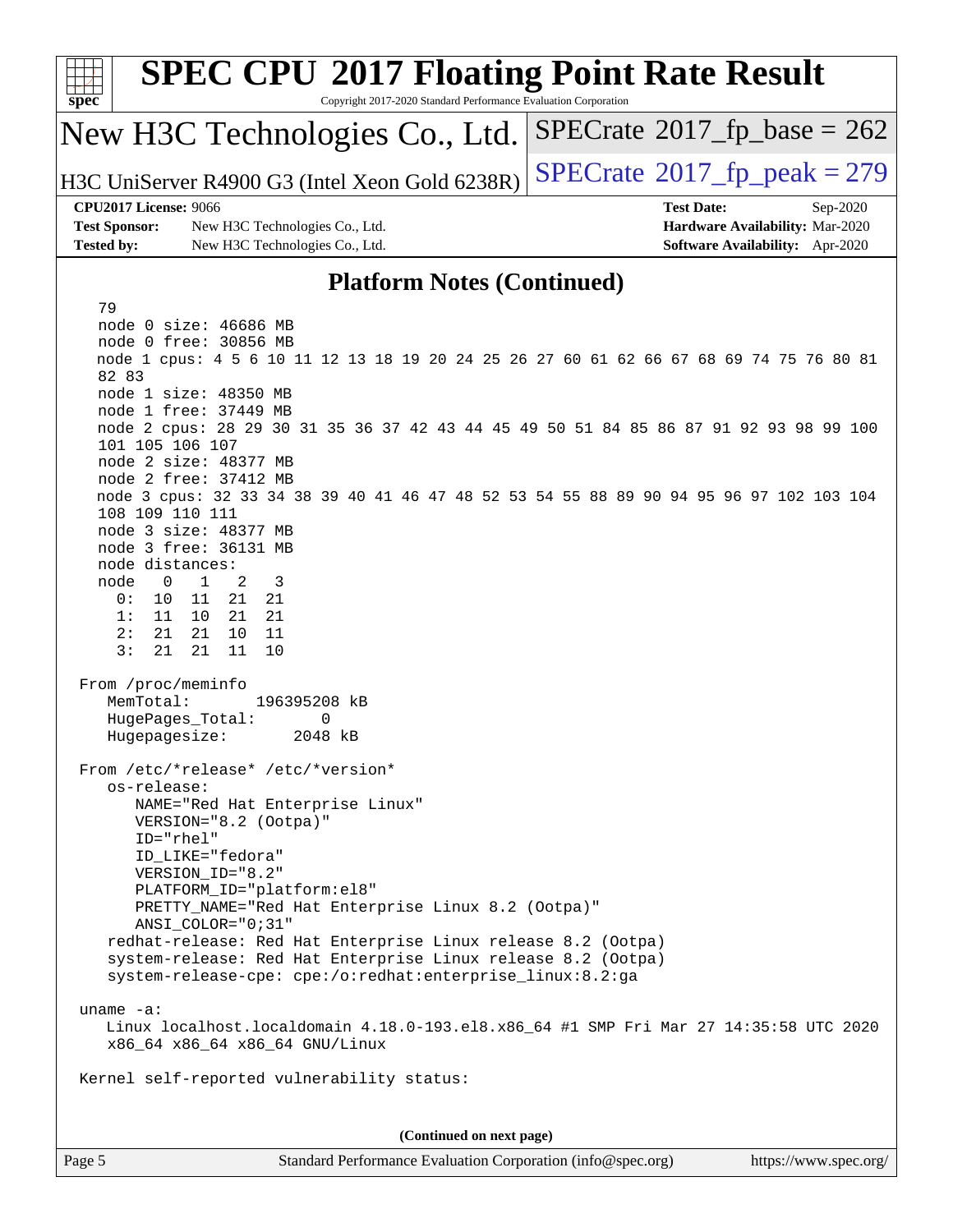| <b>SPEC CPU®2017 Floating Point Rate Result</b><br>Copyright 2017-2020 Standard Performance Evaluation Corporation<br>$spec^*$                                                                                                                                                                                                                                                                                                                                                                                                                                                                                                                                                                                                                                              |                                                                                                                                                                                                                                        |
|-----------------------------------------------------------------------------------------------------------------------------------------------------------------------------------------------------------------------------------------------------------------------------------------------------------------------------------------------------------------------------------------------------------------------------------------------------------------------------------------------------------------------------------------------------------------------------------------------------------------------------------------------------------------------------------------------------------------------------------------------------------------------------|----------------------------------------------------------------------------------------------------------------------------------------------------------------------------------------------------------------------------------------|
| New H3C Technologies Co., Ltd.                                                                                                                                                                                                                                                                                                                                                                                                                                                                                                                                                                                                                                                                                                                                              | $SPECrate^{\circ}2017_fp\_base = 262$                                                                                                                                                                                                  |
| H3C UniServer R4900 G3 (Intel Xeon Gold 6238R)                                                                                                                                                                                                                                                                                                                                                                                                                                                                                                                                                                                                                                                                                                                              | $SPECTate@2017_fp\_peak = 279$                                                                                                                                                                                                         |
| <b>CPU2017 License: 9066</b><br><b>Test Sponsor:</b><br>New H3C Technologies Co., Ltd.<br><b>Tested by:</b><br>New H3C Technologies Co., Ltd.                                                                                                                                                                                                                                                                                                                                                                                                                                                                                                                                                                                                                               | <b>Test Date:</b><br>Sep-2020<br>Hardware Availability: Mar-2020<br>Software Availability: Apr-2020                                                                                                                                    |
| <b>Platform Notes (Continued)</b>                                                                                                                                                                                                                                                                                                                                                                                                                                                                                                                                                                                                                                                                                                                                           |                                                                                                                                                                                                                                        |
| itlb_multihit:<br>CVE-2018-3620 (L1 Terminal Fault):<br>Microarchitectural Data Sampling:<br>CVE-2017-5754 (Meltdown):<br>CVE-2018-3639 (Speculative Store Bypass): Mitigation: Speculative Store Bypass disabled<br>$CVE-2017-5753$ (Spectre variant 1):<br>$CVE-2017-5715$ (Spectre variant 2):                                                                                                                                                                                                                                                                                                                                                                                                                                                                           | KVM: Mitigation: Split huge pages<br>Not affected<br>Not affected<br>Not affected<br>via prctl and seccomp<br>Mitigation: usercopy/swapgs barriers and __user<br>pointer sanitization<br>Mitigation: Enhanced IBRS, IBPB: conditional, |
| RSB filling                                                                                                                                                                                                                                                                                                                                                                                                                                                                                                                                                                                                                                                                                                                                                                 |                                                                                                                                                                                                                                        |
| tsx_async_abort:<br>run-level 3 Sep 14 16:38                                                                                                                                                                                                                                                                                                                                                                                                                                                                                                                                                                                                                                                                                                                                | Mitigation: Clear CPU buffers; SMT vulnerable                                                                                                                                                                                          |
| SPEC is set to: /home/speccpu<br>Filesystem<br>Size Used Avail Use% Mounted on<br>Type<br>/dev/mapper/rhel-home xfs<br>503G<br>From /sys/devices/virtual/dmi/id<br>American Megatrends Inc. 2.00.33 08/22/2019<br>BIOS:<br>Vendor:<br>H3C<br>Product: RS33M2C9S<br>Product Family: Rack<br>Additional information from dmidecode follows. WARNING: Use caution when you interpret<br>this section. The 'dmidecode' program reads system data which is "intended to allow<br>hardware to be accurately determined", but the intent may not be met, as there are<br>frequent changes to hardware, firmware, and the "DMTF SMBIOS" standard.<br>Memory:<br>6x Hynix HMA82GR7CJR8N-WM 16 GB 2 rank 2933<br>12x NO DIMM NO DIMM<br>6x Samsung M393A2K43CB2-CVF 16 GB 2 rank 2933 | 57G 446G 12% / home                                                                                                                                                                                                                    |
| (End of data from sysinfo program)                                                                                                                                                                                                                                                                                                                                                                                                                                                                                                                                                                                                                                                                                                                                          |                                                                                                                                                                                                                                        |
| <b>Compiler Version Notes</b>                                                                                                                                                                                                                                                                                                                                                                                                                                                                                                                                                                                                                                                                                                                                               |                                                                                                                                                                                                                                        |
| 519.1bm_r(base, peak) 538.imagick_r(base, peak)<br>С<br>544.nab_r(base, peak)                                                                                                                                                                                                                                                                                                                                                                                                                                                                                                                                                                                                                                                                                               |                                                                                                                                                                                                                                        |
| Intel(R) C Compiler for applications running on $Intel(R) 64$ , Version 2021.1<br>NextGen Build 20200304<br>Copyright (C) 1985-2020 Intel Corporation. All rights reserved.                                                                                                                                                                                                                                                                                                                                                                                                                                                                                                                                                                                                 |                                                                                                                                                                                                                                        |
| (Continued on next page)                                                                                                                                                                                                                                                                                                                                                                                                                                                                                                                                                                                                                                                                                                                                                    |                                                                                                                                                                                                                                        |
| Standard Performance Evaluation Corporation (info@spec.org)<br>Page 6                                                                                                                                                                                                                                                                                                                                                                                                                                                                                                                                                                                                                                                                                                       | https://www.spec.org/                                                                                                                                                                                                                  |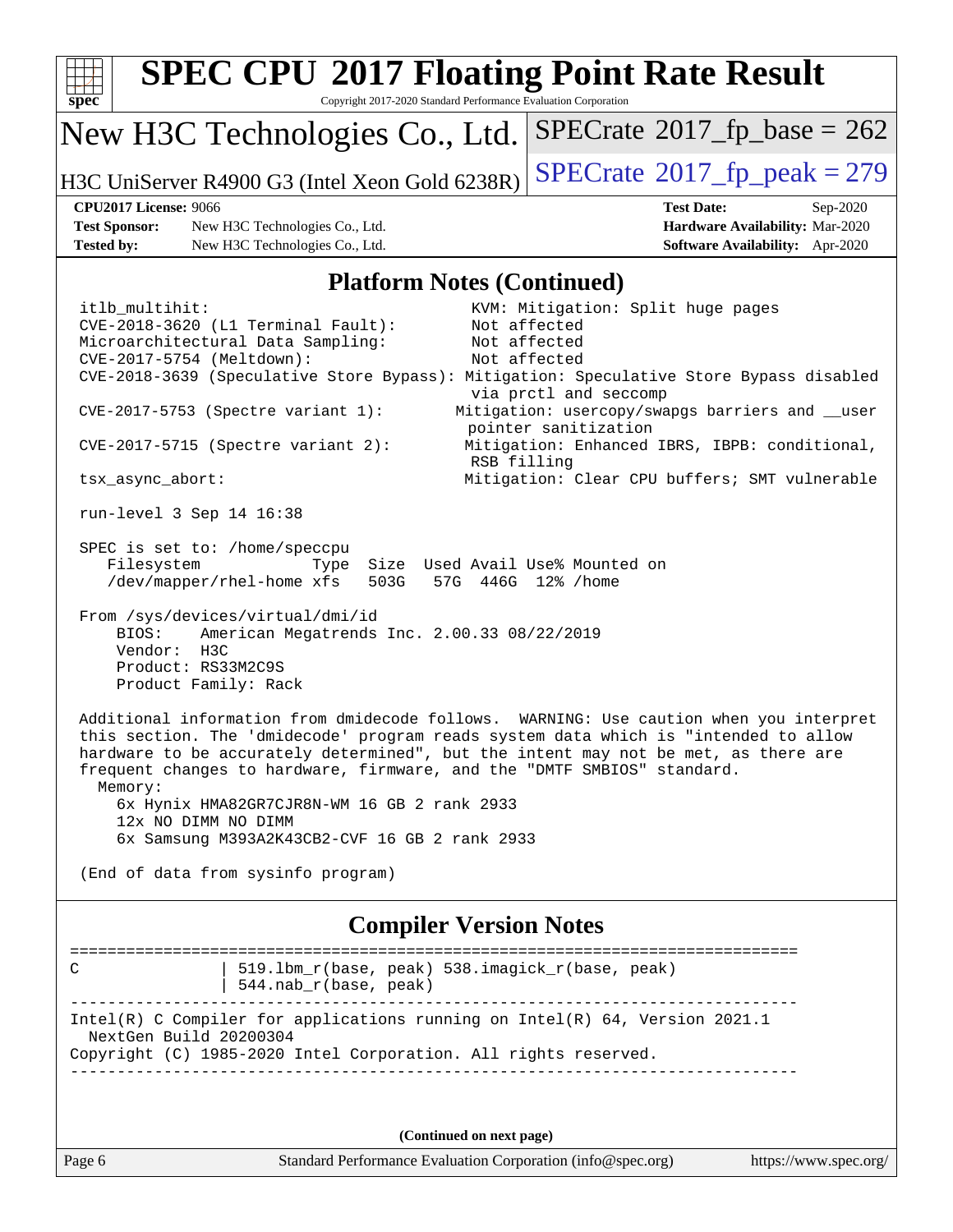| S<br>Dе<br>Ľ |  |  |  |  |  |  |
|--------------|--|--|--|--|--|--|

# **[SPEC CPU](http://www.spec.org/auto/cpu2017/Docs/result-fields.html#SPECCPU2017FloatingPointRateResult)[2017 Floating Point Rate Result](http://www.spec.org/auto/cpu2017/Docs/result-fields.html#SPECCPU2017FloatingPointRateResult)**

Copyright 2017-2020 Standard Performance Evaluation Corporation

## New H3C Technologies Co., Ltd.

H3C UniServer R4900 G3 (Intel Xeon Gold 6238R)  $\text{SPECrate}$  $\text{SPECrate}$  $\text{SPECrate}$ <sup>®</sup>[2017\\_fp\\_peak = 2](http://www.spec.org/auto/cpu2017/Docs/result-fields.html#SPECrate2017fppeak)79

 $SPECTate$ <sup>®</sup>[2017\\_fp\\_base =](http://www.spec.org/auto/cpu2017/Docs/result-fields.html#SPECrate2017fpbase) 262

**[Test Sponsor:](http://www.spec.org/auto/cpu2017/Docs/result-fields.html#TestSponsor)** New H3C Technologies Co., Ltd. **[Hardware Availability:](http://www.spec.org/auto/cpu2017/Docs/result-fields.html#HardwareAvailability)** Mar-2020 **[Tested by:](http://www.spec.org/auto/cpu2017/Docs/result-fields.html#Testedby)** New H3C Technologies Co., Ltd. **[Software Availability:](http://www.spec.org/auto/cpu2017/Docs/result-fields.html#SoftwareAvailability)** Apr-2020

**[CPU2017 License:](http://www.spec.org/auto/cpu2017/Docs/result-fields.html#CPU2017License)** 9066 **[Test Date:](http://www.spec.org/auto/cpu2017/Docs/result-fields.html#TestDate)** Sep-2020

#### **[Compiler Version Notes \(Continued\)](http://www.spec.org/auto/cpu2017/Docs/result-fields.html#CompilerVersionNotes)**

| $C++$                                            | 508.namd_r(base, peak) 510.parest_r(base, peak)                                                                                                                                                                                                                                                                                                                                             |
|--------------------------------------------------|---------------------------------------------------------------------------------------------------------------------------------------------------------------------------------------------------------------------------------------------------------------------------------------------------------------------------------------------------------------------------------------------|
| NextGen Build 20200304                           | Intel(R) C++ Compiler for applications running on Intel(R) 64, Version 2021.1<br>Copyright (C) 1985-2020 Intel Corporation. All rights reserved.                                                                                                                                                                                                                                            |
|                                                  |                                                                                                                                                                                                                                                                                                                                                                                             |
| $C++$ , $C$                                      | 511.povray_r(base) 526.blender_r(base, peak)                                                                                                                                                                                                                                                                                                                                                |
| NextGen Build 20200304<br>NextGen Build 20200304 | Intel(R) C++ Compiler for applications running on Intel(R) 64, Version 2021.1<br>Copyright (C) 1985-2020 Intel Corporation. All rights reserved.<br>Intel(R) C Compiler for applications running on Intel(R) 64, Version 2021.1<br>Copyright (C) 1985-2020 Intel Corporation. All rights reserved.                                                                                          |
|                                                  | $C++$ , C $\qquad \qquad$ 511.povray_r(peak)                                                                                                                                                                                                                                                                                                                                                |
|                                                  | Intel(R) $C++$ Intel(R) 64 Compiler for applications running on Intel(R) 64,<br>Version 19.1.1.217 Build 20200306<br>Copyright (C) 1985-2020 Intel Corporation. All rights reserved.<br>Intel(R) C Intel(R) 64 Compiler for applications running on Intel(R) 64,<br>Version 19.1.1.217 Build 20200306<br>Copyright (C) 1985-2020 Intel Corporation. All rights reserved.<br>--------------- |
|                                                  | $C++$ , C $\qquad \qquad$ 511.povray_r(base) 526.blender_r(base, peak)                                                                                                                                                                                                                                                                                                                      |
| NextGen Build 20200304                           | Intel(R) C++ Compiler for applications running on $Intel(R) 64$ , Version 2021.1<br>Copyright (C) 1985-2020 Intel Corporation. All rights reserved.<br>Intel(R) C Compiler for applications running on Intel(R) $64$ , Version 2021.1                                                                                                                                                       |
| NextGen Build 20200304                           | Copyright (C) 1985-2020 Intel Corporation. All rights reserved.                                                                                                                                                                                                                                                                                                                             |
| C++, C                                           | 511. povray r(peak)                                                                                                                                                                                                                                                                                                                                                                         |
|                                                  | Intel(R) $C++$ Intel(R) 64 Compiler for applications running on Intel(R) 64,<br>Version 19.1.1.217 Build 20200306<br>Copyright (C) 1985-2020 Intel Corporation. All rights reserved.                                                                                                                                                                                                        |
|                                                  | (Continued on next page)                                                                                                                                                                                                                                                                                                                                                                    |
| Page 7                                           | Standard Performance Evaluation Corporation (info@spec.org)<br>https://www.spec.org/                                                                                                                                                                                                                                                                                                        |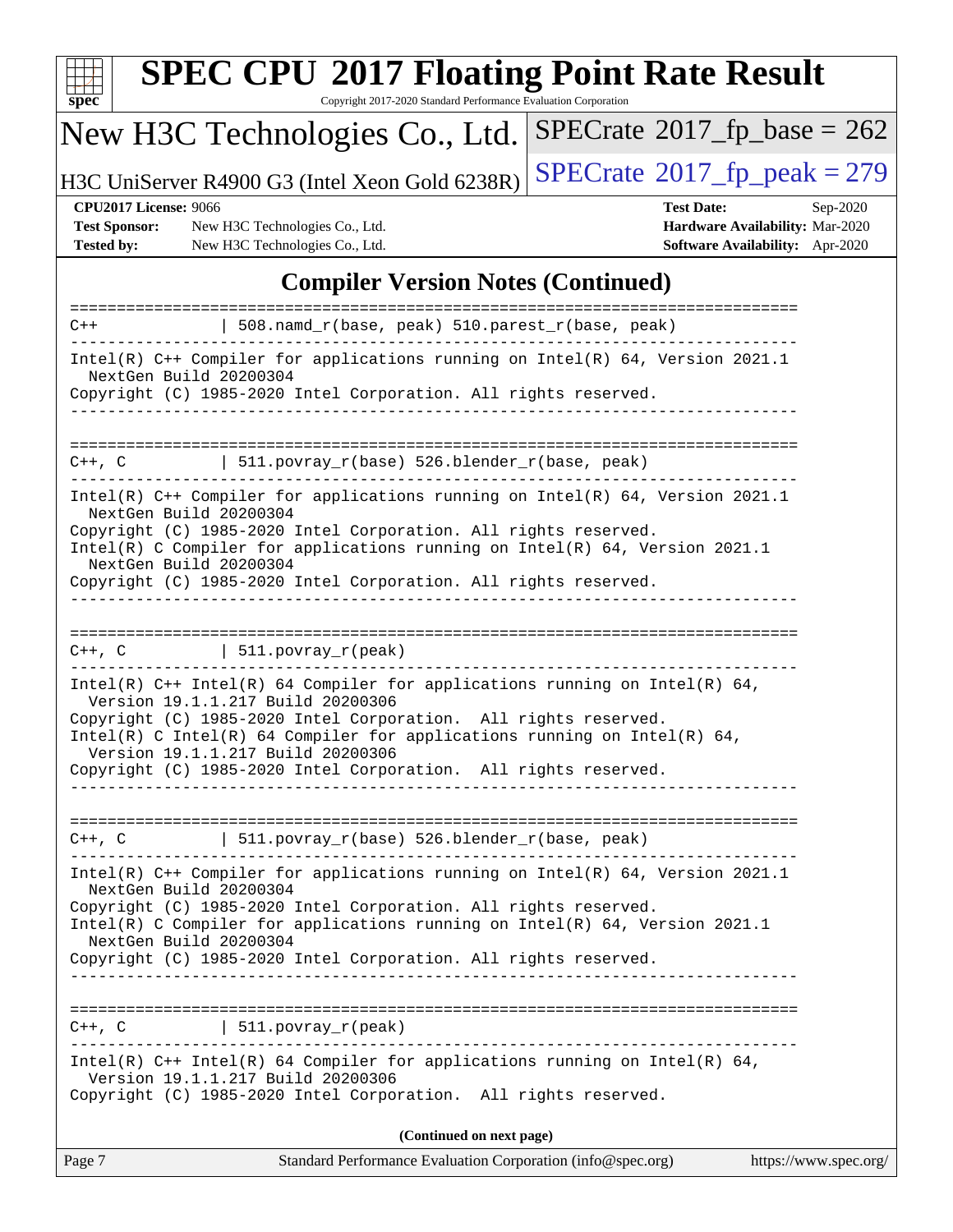| $spec^*$                                                                  | <b>SPEC CPU®2017 Floating Point Rate Result</b><br>Copyright 2017-2020 Standard Performance Evaluation Corporation                                                                                                                                                                                                                                                                                                                                                                                                                                 |                                                                                                     |
|---------------------------------------------------------------------------|----------------------------------------------------------------------------------------------------------------------------------------------------------------------------------------------------------------------------------------------------------------------------------------------------------------------------------------------------------------------------------------------------------------------------------------------------------------------------------------------------------------------------------------------------|-----------------------------------------------------------------------------------------------------|
|                                                                           | New H3C Technologies Co., Ltd.                                                                                                                                                                                                                                                                                                                                                                                                                                                                                                                     | $SPECrate^{\circ}2017$ fp base = 262                                                                |
|                                                                           | H3C UniServer R4900 G3 (Intel Xeon Gold 6238R)                                                                                                                                                                                                                                                                                                                                                                                                                                                                                                     | $SPECTate@2017_fp\_peak = 279$                                                                      |
| <b>CPU2017 License: 9066</b><br><b>Test Sponsor:</b><br><b>Tested by:</b> | New H3C Technologies Co., Ltd.<br>New H3C Technologies Co., Ltd.                                                                                                                                                                                                                                                                                                                                                                                                                                                                                   | <b>Test Date:</b><br>Sep-2020<br>Hardware Availability: Mar-2020<br>Software Availability: Apr-2020 |
|                                                                           | <b>Compiler Version Notes (Continued)</b>                                                                                                                                                                                                                                                                                                                                                                                                                                                                                                          |                                                                                                     |
|                                                                           | Intel(R) C Intel(R) 64 Compiler for applications running on Intel(R) 64,<br>Version 19.1.1.217 Build 20200306<br>Copyright (C) 1985-2020 Intel Corporation. All rights reserved.<br>---------------------------                                                                                                                                                                                                                                                                                                                                    |                                                                                                     |
|                                                                           | C++, C, Fortran   507.cactuBSSN_r(base, peak)                                                                                                                                                                                                                                                                                                                                                                                                                                                                                                      |                                                                                                     |
|                                                                           | Intel(R) C++ Compiler for applications running on Intel(R) 64, Version 2021.1<br>NextGen Build 20200304<br>Copyright (C) 1985-2020 Intel Corporation. All rights reserved.<br>Intel(R) C Compiler for applications running on Intel(R) 64, Version 2021.1<br>NextGen Build 20200304<br>Copyright (C) 1985-2020 Intel Corporation. All rights reserved.<br>$Intel(R)$ Fortran Intel(R) 64 Compiler for applications running on Intel(R)<br>64, Version 19.1.1.217 Build 20200306<br>Copyright (C) 1985-2020 Intel Corporation. All rights reserved. |                                                                                                     |
| Fortran                                                                   | 503.bwaves_r(base, peak) 549.fotonik3d_r(base, peak)<br>554.roms_r(base, peak)                                                                                                                                                                                                                                                                                                                                                                                                                                                                     |                                                                                                     |
|                                                                           | $Intel(R)$ Fortran Intel(R) 64 Compiler for applications running on Intel(R)<br>64, Version 19.1.1.217 Build 20200306<br>Copyright (C) 1985-2020 Intel Corporation. All rights reserved.                                                                                                                                                                                                                                                                                                                                                           |                                                                                                     |
|                                                                           | Fortran, $C$   521.wrf_r(base) 527.cam4_r(base, peak)                                                                                                                                                                                                                                                                                                                                                                                                                                                                                              |                                                                                                     |
|                                                                           | $Intel(R)$ Fortran Intel(R) 64 Compiler for applications running on Intel(R)<br>64, Version 19.1.1.217 Build 20200306<br>Copyright (C) 1985-2020 Intel Corporation. All rights reserved.<br>Intel(R) C Compiler for applications running on $Intel(R) 64$ , Version 2021.1<br>NextGen Build 20200304<br>Copyright (C) 1985-2020 Intel Corporation. All rights reserved.                                                                                                                                                                            |                                                                                                     |
|                                                                           | Fortran, $C$   521.wrf_r(peak)                                                                                                                                                                                                                                                                                                                                                                                                                                                                                                                     |                                                                                                     |
|                                                                           | $Intel(R)$ Fortran Intel(R) 64 Compiler for applications running on Intel(R)<br>64, Version 19.1.1.217 Build 20200306<br>Copyright (C) 1985-2020 Intel Corporation. All rights reserved.<br>Intel(R) C Intel(R) 64 Compiler for applications running on Intel(R) 64,<br>Version 19.1.1.217 Build 20200306                                                                                                                                                                                                                                          |                                                                                                     |
|                                                                           | (Continued on next page)                                                                                                                                                                                                                                                                                                                                                                                                                                                                                                                           |                                                                                                     |

Page 8 Standard Performance Evaluation Corporation [\(info@spec.org\)](mailto:info@spec.org) <https://www.spec.org/>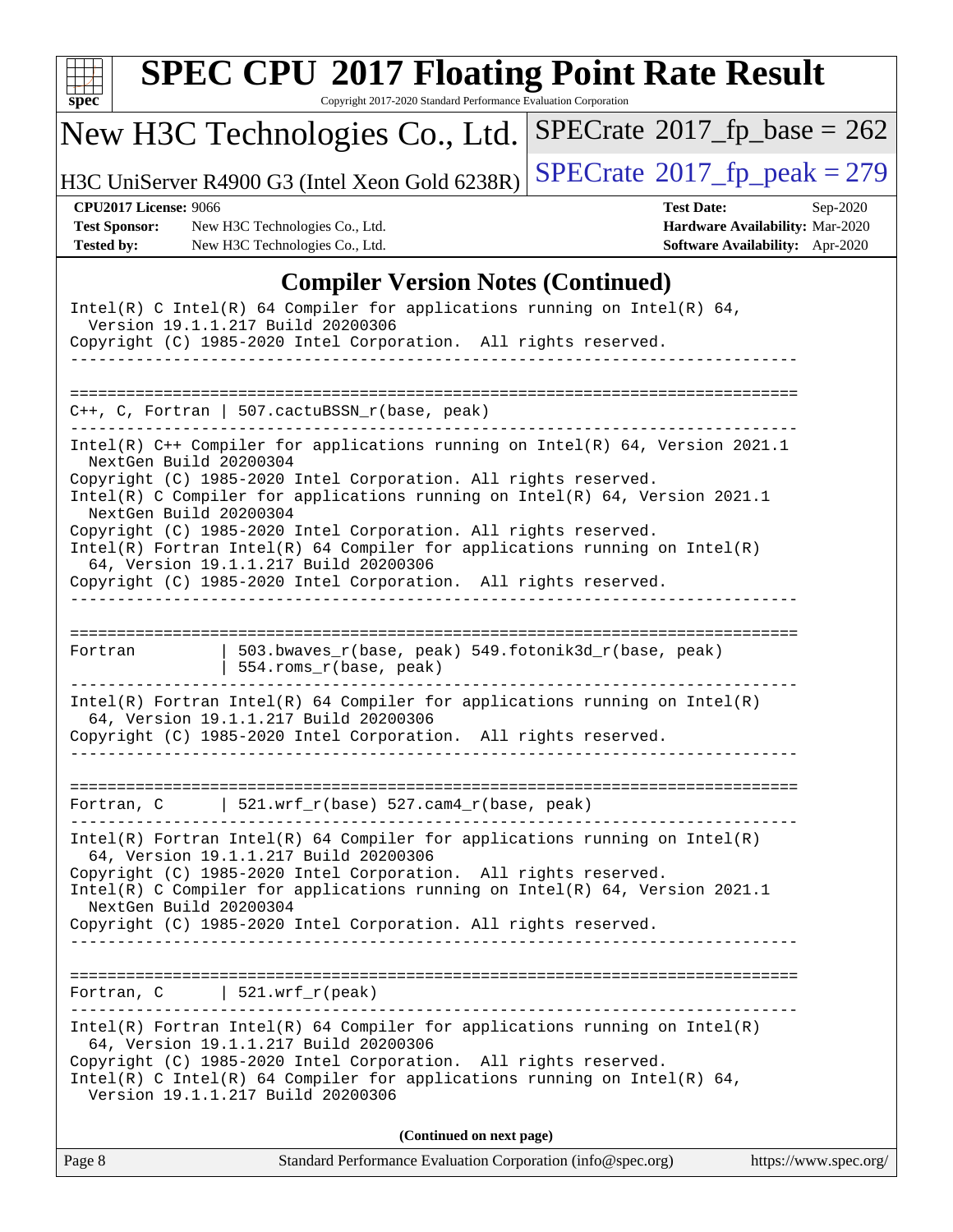| $spec^*$                                                                                                                                      | <b>SPEC CPU®2017 Floating Point Rate Result</b><br>Copyright 2017-2020 Standard Performance Evaluation Corporation                                          |                                                                                                            |
|-----------------------------------------------------------------------------------------------------------------------------------------------|-------------------------------------------------------------------------------------------------------------------------------------------------------------|------------------------------------------------------------------------------------------------------------|
| New H3C Technologies Co., Ltd.                                                                                                                |                                                                                                                                                             | $SPECrate^{\circ}2017$ fp base = 262                                                                       |
| H3C UniServer R4900 G3 (Intel Xeon Gold 6238R)                                                                                                |                                                                                                                                                             | $SPECTate@2017_fp\_peak = 279$                                                                             |
| <b>CPU2017 License: 9066</b><br><b>Test Sponsor:</b><br>New H3C Technologies Co., Ltd.<br><b>Tested by:</b><br>New H3C Technologies Co., Ltd. |                                                                                                                                                             | <b>Test Date:</b><br>Sep-2020<br>Hardware Availability: Mar-2020<br><b>Software Availability:</b> Apr-2020 |
|                                                                                                                                               | <b>Compiler Version Notes (Continued)</b>                                                                                                                   |                                                                                                            |
| Copyright (C) 1985-2020 Intel Corporation. All rights reserved.                                                                               |                                                                                                                                                             |                                                                                                            |
|                                                                                                                                               |                                                                                                                                                             |                                                                                                            |
| Fortran, C                                                                                                                                    | $521.wrf_r(base) 527.cam4_r(base, peak)$                                                                                                                    |                                                                                                            |
| 64, Version 19.1.1.217 Build 20200306<br>Copyright (C) 1985-2020 Intel Corporation. All rights reserved.<br>NextGen Build 20200304            | $Intel(R)$ Fortran Intel(R) 64 Compiler for applications running on Intel(R)<br>Intel(R) C Compiler for applications running on Intel(R) 64, Version 2021.1 |                                                                                                            |
| Copyright (C) 1985-2020 Intel Corporation. All rights reserved.                                                                               |                                                                                                                                                             |                                                                                                            |
|                                                                                                                                               |                                                                                                                                                             |                                                                                                            |
| $\vert$ 521.wrf_r(peak)<br>Fortran, C                                                                                                         |                                                                                                                                                             |                                                                                                            |
| 64, Version 19.1.1.217 Build 20200306                                                                                                         | $Intel(R)$ Fortran Intel(R) 64 Compiler for applications running on Intel(R)                                                                                |                                                                                                            |
| Copyright (C) 1985-2020 Intel Corporation. All rights reserved.<br>Version 19.1.1.217 Build 20200306                                          | Intel(R) C Intel(R) 64 Compiler for applications running on Intel(R) 64,                                                                                    |                                                                                                            |
| Copyright (C) 1985-2020 Intel Corporation. All rights reserved.                                                                               |                                                                                                                                                             |                                                                                                            |
|                                                                                                                                               |                                                                                                                                                             |                                                                                                            |
|                                                                                                                                               | <b>Base Compiler Invocation</b>                                                                                                                             |                                                                                                            |

[C benchmarks](http://www.spec.org/auto/cpu2017/Docs/result-fields.html#Cbenchmarks): [icc](http://www.spec.org/cpu2017/results/res2020q4/cpu2017-20201014-24212.flags.html#user_CCbase_intel_icc_66fc1ee009f7361af1fbd72ca7dcefbb700085f36577c54f309893dd4ec40d12360134090235512931783d35fd58c0460139e722d5067c5574d8eaf2b3e37e92)

[C++ benchmarks:](http://www.spec.org/auto/cpu2017/Docs/result-fields.html#CXXbenchmarks) [icpc](http://www.spec.org/cpu2017/results/res2020q4/cpu2017-20201014-24212.flags.html#user_CXXbase_intel_icpc_c510b6838c7f56d33e37e94d029a35b4a7bccf4766a728ee175e80a419847e808290a9b78be685c44ab727ea267ec2f070ec5dc83b407c0218cded6866a35d07)

[Fortran benchmarks](http://www.spec.org/auto/cpu2017/Docs/result-fields.html#Fortranbenchmarks): [ifort](http://www.spec.org/cpu2017/results/res2020q4/cpu2017-20201014-24212.flags.html#user_FCbase_intel_ifort_8111460550e3ca792625aed983ce982f94888b8b503583aa7ba2b8303487b4d8a21a13e7191a45c5fd58ff318f48f9492884d4413fa793fd88dd292cad7027ca)

[Benchmarks using both Fortran and C](http://www.spec.org/auto/cpu2017/Docs/result-fields.html#BenchmarksusingbothFortranandC): [ifort](http://www.spec.org/cpu2017/results/res2020q4/cpu2017-20201014-24212.flags.html#user_CC_FCbase_intel_ifort_8111460550e3ca792625aed983ce982f94888b8b503583aa7ba2b8303487b4d8a21a13e7191a45c5fd58ff318f48f9492884d4413fa793fd88dd292cad7027ca) [icc](http://www.spec.org/cpu2017/results/res2020q4/cpu2017-20201014-24212.flags.html#user_CC_FCbase_intel_icc_66fc1ee009f7361af1fbd72ca7dcefbb700085f36577c54f309893dd4ec40d12360134090235512931783d35fd58c0460139e722d5067c5574d8eaf2b3e37e92)

[Benchmarks using both C and C++](http://www.spec.org/auto/cpu2017/Docs/result-fields.html#BenchmarksusingbothCandCXX): [icpc](http://www.spec.org/cpu2017/results/res2020q4/cpu2017-20201014-24212.flags.html#user_CC_CXXbase_intel_icpc_c510b6838c7f56d33e37e94d029a35b4a7bccf4766a728ee175e80a419847e808290a9b78be685c44ab727ea267ec2f070ec5dc83b407c0218cded6866a35d07) [icc](http://www.spec.org/cpu2017/results/res2020q4/cpu2017-20201014-24212.flags.html#user_CC_CXXbase_intel_icc_66fc1ee009f7361af1fbd72ca7dcefbb700085f36577c54f309893dd4ec40d12360134090235512931783d35fd58c0460139e722d5067c5574d8eaf2b3e37e92)

[Benchmarks using Fortran, C, and C++:](http://www.spec.org/auto/cpu2017/Docs/result-fields.html#BenchmarksusingFortranCandCXX) [icpc](http://www.spec.org/cpu2017/results/res2020q4/cpu2017-20201014-24212.flags.html#user_CC_CXX_FCbase_intel_icpc_c510b6838c7f56d33e37e94d029a35b4a7bccf4766a728ee175e80a419847e808290a9b78be685c44ab727ea267ec2f070ec5dc83b407c0218cded6866a35d07) [icc](http://www.spec.org/cpu2017/results/res2020q4/cpu2017-20201014-24212.flags.html#user_CC_CXX_FCbase_intel_icc_66fc1ee009f7361af1fbd72ca7dcefbb700085f36577c54f309893dd4ec40d12360134090235512931783d35fd58c0460139e722d5067c5574d8eaf2b3e37e92) [ifort](http://www.spec.org/cpu2017/results/res2020q4/cpu2017-20201014-24212.flags.html#user_CC_CXX_FCbase_intel_ifort_8111460550e3ca792625aed983ce982f94888b8b503583aa7ba2b8303487b4d8a21a13e7191a45c5fd58ff318f48f9492884d4413fa793fd88dd292cad7027ca)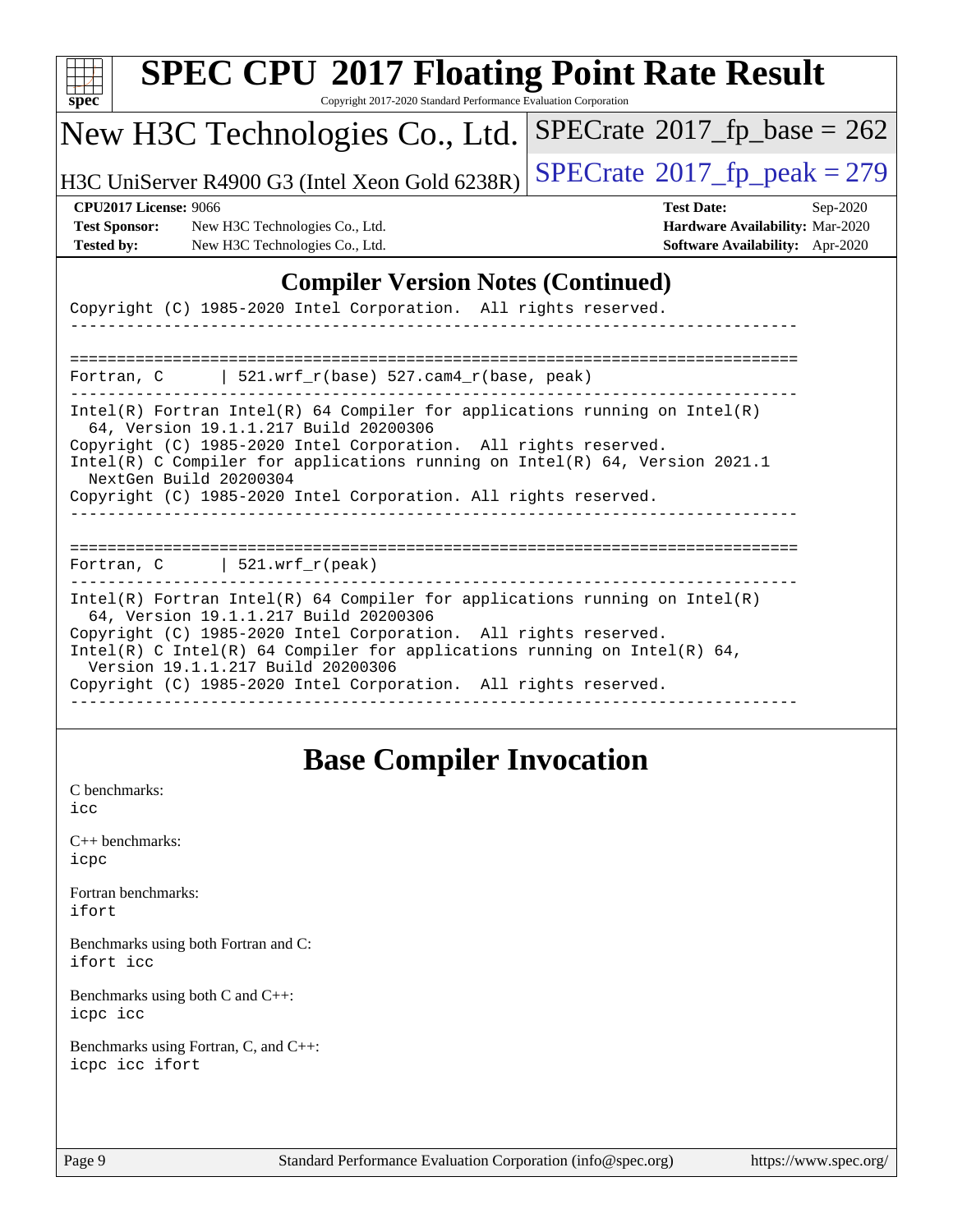

# **[SPEC CPU](http://www.spec.org/auto/cpu2017/Docs/result-fields.html#SPECCPU2017FloatingPointRateResult)[2017 Floating Point Rate Result](http://www.spec.org/auto/cpu2017/Docs/result-fields.html#SPECCPU2017FloatingPointRateResult)**

Copyright 2017-2020 Standard Performance Evaluation Corporation

### New H3C Technologies Co., Ltd.

H3C UniServer R4900 G3 (Intel Xeon Gold  $6238R$ ) [SPECrate](http://www.spec.org/auto/cpu2017/Docs/result-fields.html#SPECrate2017fppeak)®[2017\\_fp\\_peak = 2](http://www.spec.org/auto/cpu2017/Docs/result-fields.html#SPECrate2017fppeak)79

 $SPECTate@2017_fp\_base = 262$ 

[Test Sponsor:](http://www.spec.org/auto/cpu2017/Docs/result-fields.html#TestSponsor) New H3C Technologies Co., Ltd. **[Hardware Availability:](http://www.spec.org/auto/cpu2017/Docs/result-fields.html#HardwareAvailability)** Mar-2020 **[Tested by:](http://www.spec.org/auto/cpu2017/Docs/result-fields.html#Testedby)** New H3C Technologies Co., Ltd. **[Software Availability:](http://www.spec.org/auto/cpu2017/Docs/result-fields.html#SoftwareAvailability)** Apr-2020

**[CPU2017 License:](http://www.spec.org/auto/cpu2017/Docs/result-fields.html#CPU2017License)** 9066 **[Test Date:](http://www.spec.org/auto/cpu2017/Docs/result-fields.html#TestDate)** Sep-2020

### **[Base Portability Flags](http://www.spec.org/auto/cpu2017/Docs/result-fields.html#BasePortabilityFlags)**

 503.bwaves\_r: [-DSPEC\\_LP64](http://www.spec.org/cpu2017/results/res2020q4/cpu2017-20201014-24212.flags.html#suite_basePORTABILITY503_bwaves_r_DSPEC_LP64) 507.cactuBSSN\_r: [-DSPEC\\_LP64](http://www.spec.org/cpu2017/results/res2020q4/cpu2017-20201014-24212.flags.html#suite_basePORTABILITY507_cactuBSSN_r_DSPEC_LP64) 508.namd\_r: [-DSPEC\\_LP64](http://www.spec.org/cpu2017/results/res2020q4/cpu2017-20201014-24212.flags.html#suite_basePORTABILITY508_namd_r_DSPEC_LP64) 510.parest\_r: [-DSPEC\\_LP64](http://www.spec.org/cpu2017/results/res2020q4/cpu2017-20201014-24212.flags.html#suite_basePORTABILITY510_parest_r_DSPEC_LP64) 511.povray\_r: [-DSPEC\\_LP64](http://www.spec.org/cpu2017/results/res2020q4/cpu2017-20201014-24212.flags.html#suite_basePORTABILITY511_povray_r_DSPEC_LP64) 519.lbm\_r: [-DSPEC\\_LP64](http://www.spec.org/cpu2017/results/res2020q4/cpu2017-20201014-24212.flags.html#suite_basePORTABILITY519_lbm_r_DSPEC_LP64) 521.wrf\_r: [-DSPEC\\_LP64](http://www.spec.org/cpu2017/results/res2020q4/cpu2017-20201014-24212.flags.html#suite_basePORTABILITY521_wrf_r_DSPEC_LP64) [-DSPEC\\_CASE\\_FLAG](http://www.spec.org/cpu2017/results/res2020q4/cpu2017-20201014-24212.flags.html#b521.wrf_r_baseCPORTABILITY_DSPEC_CASE_FLAG) [-convert big\\_endian](http://www.spec.org/cpu2017/results/res2020q4/cpu2017-20201014-24212.flags.html#user_baseFPORTABILITY521_wrf_r_convert_big_endian_c3194028bc08c63ac5d04de18c48ce6d347e4e562e8892b8bdbdc0214820426deb8554edfa529a3fb25a586e65a3d812c835984020483e7e73212c4d31a38223) 526.blender\_r: [-DSPEC\\_LP64](http://www.spec.org/cpu2017/results/res2020q4/cpu2017-20201014-24212.flags.html#suite_basePORTABILITY526_blender_r_DSPEC_LP64) [-DSPEC\\_LINUX](http://www.spec.org/cpu2017/results/res2020q4/cpu2017-20201014-24212.flags.html#b526.blender_r_baseCPORTABILITY_DSPEC_LINUX) [-funsigned-char](http://www.spec.org/cpu2017/results/res2020q4/cpu2017-20201014-24212.flags.html#user_baseCPORTABILITY526_blender_r_force_uchar_40c60f00ab013830e2dd6774aeded3ff59883ba5a1fc5fc14077f794d777847726e2a5858cbc7672e36e1b067e7e5c1d9a74f7176df07886a243d7cc18edfe67) 527.cam4\_r: [-DSPEC\\_LP64](http://www.spec.org/cpu2017/results/res2020q4/cpu2017-20201014-24212.flags.html#suite_basePORTABILITY527_cam4_r_DSPEC_LP64) [-DSPEC\\_CASE\\_FLAG](http://www.spec.org/cpu2017/results/res2020q4/cpu2017-20201014-24212.flags.html#b527.cam4_r_baseCPORTABILITY_DSPEC_CASE_FLAG) 538.imagick\_r: [-DSPEC\\_LP64](http://www.spec.org/cpu2017/results/res2020q4/cpu2017-20201014-24212.flags.html#suite_basePORTABILITY538_imagick_r_DSPEC_LP64) 544.nab\_r: [-DSPEC\\_LP64](http://www.spec.org/cpu2017/results/res2020q4/cpu2017-20201014-24212.flags.html#suite_basePORTABILITY544_nab_r_DSPEC_LP64) 549.fotonik3d\_r: [-DSPEC\\_LP64](http://www.spec.org/cpu2017/results/res2020q4/cpu2017-20201014-24212.flags.html#suite_basePORTABILITY549_fotonik3d_r_DSPEC_LP64) 554.roms\_r: [-DSPEC\\_LP64](http://www.spec.org/cpu2017/results/res2020q4/cpu2017-20201014-24212.flags.html#suite_basePORTABILITY554_roms_r_DSPEC_LP64)

**[Base Optimization Flags](http://www.spec.org/auto/cpu2017/Docs/result-fields.html#BaseOptimizationFlags)**

#### [C benchmarks](http://www.spec.org/auto/cpu2017/Docs/result-fields.html#Cbenchmarks):

[-m64](http://www.spec.org/cpu2017/results/res2020q4/cpu2017-20201014-24212.flags.html#user_CCbase_m64-icc) [-qnextgen](http://www.spec.org/cpu2017/results/res2020q4/cpu2017-20201014-24212.flags.html#user_CCbase_f-qnextgen) [-std=c11](http://www.spec.org/cpu2017/results/res2020q4/cpu2017-20201014-24212.flags.html#user_CCbase_std-icc-std_0e1c27790398a4642dfca32ffe6c27b5796f9c2d2676156f2e42c9c44eaad0c049b1cdb667a270c34d979996257aeb8fc440bfb01818dbc9357bd9d174cb8524) [-Wl,-plugin-opt=-x86-branches-within-32B-boundaries](http://www.spec.org/cpu2017/results/res2020q4/cpu2017-20201014-24212.flags.html#user_CCbase_f-x86-branches-within-32B-boundaries_0098b4e4317ae60947b7b728078a624952a08ac37a3c797dfb4ffeb399e0c61a9dd0f2f44ce917e9361fb9076ccb15e7824594512dd315205382d84209e912f3) [-Wl,-z,muldefs](http://www.spec.org/cpu2017/results/res2020q4/cpu2017-20201014-24212.flags.html#user_CCbase_link_force_multiple1_b4cbdb97b34bdee9ceefcfe54f4c8ea74255f0b02a4b23e853cdb0e18eb4525ac79b5a88067c842dd0ee6996c24547a27a4b99331201badda8798ef8a743f577) [-fuse-ld=gold](http://www.spec.org/cpu2017/results/res2020q4/cpu2017-20201014-24212.flags.html#user_CCbase_f-fuse-ld_920b3586e2b8c6e0748b9c84fa9b744736ba725a32cab14ad8f3d4ad28eecb2f59d1144823d2e17006539a88734fe1fc08fc3035f7676166309105a78aaabc32) [-xCORE-AVX512](http://www.spec.org/cpu2017/results/res2020q4/cpu2017-20201014-24212.flags.html#user_CCbase_f-xCORE-AVX512) [-Ofast](http://www.spec.org/cpu2017/results/res2020q4/cpu2017-20201014-24212.flags.html#user_CCbase_f-Ofast) [-ffast-math](http://www.spec.org/cpu2017/results/res2020q4/cpu2017-20201014-24212.flags.html#user_CCbase_f-ffast-math) [-flto](http://www.spec.org/cpu2017/results/res2020q4/cpu2017-20201014-24212.flags.html#user_CCbase_f-flto) [-mfpmath=sse](http://www.spec.org/cpu2017/results/res2020q4/cpu2017-20201014-24212.flags.html#user_CCbase_f-mfpmath_70eb8fac26bde974f8ab713bc9086c5621c0b8d2f6c86f38af0bd7062540daf19db5f3a066d8c6684be05d84c9b6322eb3b5be6619d967835195b93d6c02afa1) [-funroll-loops](http://www.spec.org/cpu2017/results/res2020q4/cpu2017-20201014-24212.flags.html#user_CCbase_f-funroll-loops) [-qopt-mem-layout-trans=4](http://www.spec.org/cpu2017/results/res2020q4/cpu2017-20201014-24212.flags.html#user_CCbase_f-qopt-mem-layout-trans_fa39e755916c150a61361b7846f310bcdf6f04e385ef281cadf3647acec3f0ae266d1a1d22d972a7087a248fd4e6ca390a3634700869573d231a252c784941a8) [-L/usr/local/jemalloc64-5.0.1/lib](http://www.spec.org/cpu2017/results/res2020q4/cpu2017-20201014-24212.flags.html#user_CCbase_jemalloc_link_path64_1_cc289568b1a6c0fd3b62c91b824c27fcb5af5e8098e6ad028160d21144ef1b8aef3170d2acf0bee98a8da324cfe4f67d0a3d0c4cc4673d993d694dc2a0df248b) [-ljemalloc](http://www.spec.org/cpu2017/results/res2020q4/cpu2017-20201014-24212.flags.html#user_CCbase_jemalloc_link_lib_d1249b907c500fa1c0672f44f562e3d0f79738ae9e3c4a9c376d49f265a04b9c99b167ecedbf6711b3085be911c67ff61f150a17b3472be731631ba4d0471706)

[C++ benchmarks:](http://www.spec.org/auto/cpu2017/Docs/result-fields.html#CXXbenchmarks)

[-m64](http://www.spec.org/cpu2017/results/res2020q4/cpu2017-20201014-24212.flags.html#user_CXXbase_m64-icc) [-qnextgen](http://www.spec.org/cpu2017/results/res2020q4/cpu2017-20201014-24212.flags.html#user_CXXbase_f-qnextgen) [-Wl,-plugin-opt=-x86-branches-within-32B-boundaries](http://www.spec.org/cpu2017/results/res2020q4/cpu2017-20201014-24212.flags.html#user_CXXbase_f-x86-branches-within-32B-boundaries_0098b4e4317ae60947b7b728078a624952a08ac37a3c797dfb4ffeb399e0c61a9dd0f2f44ce917e9361fb9076ccb15e7824594512dd315205382d84209e912f3) [-Wl,-z,muldefs](http://www.spec.org/cpu2017/results/res2020q4/cpu2017-20201014-24212.flags.html#user_CXXbase_link_force_multiple1_b4cbdb97b34bdee9ceefcfe54f4c8ea74255f0b02a4b23e853cdb0e18eb4525ac79b5a88067c842dd0ee6996c24547a27a4b99331201badda8798ef8a743f577) [-fuse-ld=gold](http://www.spec.org/cpu2017/results/res2020q4/cpu2017-20201014-24212.flags.html#user_CXXbase_f-fuse-ld_920b3586e2b8c6e0748b9c84fa9b744736ba725a32cab14ad8f3d4ad28eecb2f59d1144823d2e17006539a88734fe1fc08fc3035f7676166309105a78aaabc32) [-xCORE-AVX512](http://www.spec.org/cpu2017/results/res2020q4/cpu2017-20201014-24212.flags.html#user_CXXbase_f-xCORE-AVX512) [-Ofast](http://www.spec.org/cpu2017/results/res2020q4/cpu2017-20201014-24212.flags.html#user_CXXbase_f-Ofast) [-ffast-math](http://www.spec.org/cpu2017/results/res2020q4/cpu2017-20201014-24212.flags.html#user_CXXbase_f-ffast-math) [-flto](http://www.spec.org/cpu2017/results/res2020q4/cpu2017-20201014-24212.flags.html#user_CXXbase_f-flto) [-mfpmath=sse](http://www.spec.org/cpu2017/results/res2020q4/cpu2017-20201014-24212.flags.html#user_CXXbase_f-mfpmath_70eb8fac26bde974f8ab713bc9086c5621c0b8d2f6c86f38af0bd7062540daf19db5f3a066d8c6684be05d84c9b6322eb3b5be6619d967835195b93d6c02afa1) [-funroll-loops](http://www.spec.org/cpu2017/results/res2020q4/cpu2017-20201014-24212.flags.html#user_CXXbase_f-funroll-loops) [-qopt-mem-layout-trans=4](http://www.spec.org/cpu2017/results/res2020q4/cpu2017-20201014-24212.flags.html#user_CXXbase_f-qopt-mem-layout-trans_fa39e755916c150a61361b7846f310bcdf6f04e385ef281cadf3647acec3f0ae266d1a1d22d972a7087a248fd4e6ca390a3634700869573d231a252c784941a8) [-L/usr/local/jemalloc64-5.0.1/lib](http://www.spec.org/cpu2017/results/res2020q4/cpu2017-20201014-24212.flags.html#user_CXXbase_jemalloc_link_path64_1_cc289568b1a6c0fd3b62c91b824c27fcb5af5e8098e6ad028160d21144ef1b8aef3170d2acf0bee98a8da324cfe4f67d0a3d0c4cc4673d993d694dc2a0df248b) [-ljemalloc](http://www.spec.org/cpu2017/results/res2020q4/cpu2017-20201014-24212.flags.html#user_CXXbase_jemalloc_link_lib_d1249b907c500fa1c0672f44f562e3d0f79738ae9e3c4a9c376d49f265a04b9c99b167ecedbf6711b3085be911c67ff61f150a17b3472be731631ba4d0471706)

[Fortran benchmarks](http://www.spec.org/auto/cpu2017/Docs/result-fields.html#Fortranbenchmarks):

[-m64](http://www.spec.org/cpu2017/results/res2020q4/cpu2017-20201014-24212.flags.html#user_FCbase_m64-icc) [-Wl,-plugin-opt=-x86-branches-within-32B-boundaries](http://www.spec.org/cpu2017/results/res2020q4/cpu2017-20201014-24212.flags.html#user_FCbase_f-x86-branches-within-32B-boundaries_0098b4e4317ae60947b7b728078a624952a08ac37a3c797dfb4ffeb399e0c61a9dd0f2f44ce917e9361fb9076ccb15e7824594512dd315205382d84209e912f3) [-Wl,-z,muldefs](http://www.spec.org/cpu2017/results/res2020q4/cpu2017-20201014-24212.flags.html#user_FCbase_link_force_multiple1_b4cbdb97b34bdee9ceefcfe54f4c8ea74255f0b02a4b23e853cdb0e18eb4525ac79b5a88067c842dd0ee6996c24547a27a4b99331201badda8798ef8a743f577) [-fuse-ld=gold](http://www.spec.org/cpu2017/results/res2020q4/cpu2017-20201014-24212.flags.html#user_FCbase_f-fuse-ld_920b3586e2b8c6e0748b9c84fa9b744736ba725a32cab14ad8f3d4ad28eecb2f59d1144823d2e17006539a88734fe1fc08fc3035f7676166309105a78aaabc32) [-xCORE-AVX512](http://www.spec.org/cpu2017/results/res2020q4/cpu2017-20201014-24212.flags.html#user_FCbase_f-xCORE-AVX512) [-O3](http://www.spec.org/cpu2017/results/res2020q4/cpu2017-20201014-24212.flags.html#user_FCbase_f-O3) [-ipo](http://www.spec.org/cpu2017/results/res2020q4/cpu2017-20201014-24212.flags.html#user_FCbase_f-ipo) [-no-prec-div](http://www.spec.org/cpu2017/results/res2020q4/cpu2017-20201014-24212.flags.html#user_FCbase_f-no-prec-div) [-qopt-prefetch](http://www.spec.org/cpu2017/results/res2020q4/cpu2017-20201014-24212.flags.html#user_FCbase_f-qopt-prefetch) [-ffinite-math-only](http://www.spec.org/cpu2017/results/res2020q4/cpu2017-20201014-24212.flags.html#user_FCbase_f_finite_math_only_cb91587bd2077682c4b38af759c288ed7c732db004271a9512da14a4f8007909a5f1427ecbf1a0fb78ff2a814402c6114ac565ca162485bbcae155b5e4258871) [-qopt-multiple-gather-scatter-by-shuffles](http://www.spec.org/cpu2017/results/res2020q4/cpu2017-20201014-24212.flags.html#user_FCbase_f-qopt-multiple-gather-scatter-by-shuffles) [-qopt-mem-layout-trans=4](http://www.spec.org/cpu2017/results/res2020q4/cpu2017-20201014-24212.flags.html#user_FCbase_f-qopt-mem-layout-trans_fa39e755916c150a61361b7846f310bcdf6f04e385ef281cadf3647acec3f0ae266d1a1d22d972a7087a248fd4e6ca390a3634700869573d231a252c784941a8) [-nostandard-realloc-lhs](http://www.spec.org/cpu2017/results/res2020q4/cpu2017-20201014-24212.flags.html#user_FCbase_f_2003_std_realloc_82b4557e90729c0f113870c07e44d33d6f5a304b4f63d4c15d2d0f1fab99f5daaed73bdb9275d9ae411527f28b936061aa8b9c8f2d63842963b95c9dd6426b8a) [-align array32byte](http://www.spec.org/cpu2017/results/res2020q4/cpu2017-20201014-24212.flags.html#user_FCbase_align_array32byte_b982fe038af199962ba9a80c053b8342c548c85b40b8e86eb3cc33dee0d7986a4af373ac2d51c3f7cf710a18d62fdce2948f201cd044323541f22fc0fffc51b6) [-auto](http://www.spec.org/cpu2017/results/res2020q4/cpu2017-20201014-24212.flags.html#user_FCbase_f-auto) [-mbranches-within-32B-boundaries](http://www.spec.org/cpu2017/results/res2020q4/cpu2017-20201014-24212.flags.html#user_FCbase_f-mbranches-within-32B-boundaries) [-L/usr/local/jemalloc64-5.0.1/lib](http://www.spec.org/cpu2017/results/res2020q4/cpu2017-20201014-24212.flags.html#user_FCbase_jemalloc_link_path64_1_cc289568b1a6c0fd3b62c91b824c27fcb5af5e8098e6ad028160d21144ef1b8aef3170d2acf0bee98a8da324cfe4f67d0a3d0c4cc4673d993d694dc2a0df248b) [-ljemalloc](http://www.spec.org/cpu2017/results/res2020q4/cpu2017-20201014-24212.flags.html#user_FCbase_jemalloc_link_lib_d1249b907c500fa1c0672f44f562e3d0f79738ae9e3c4a9c376d49f265a04b9c99b167ecedbf6711b3085be911c67ff61f150a17b3472be731631ba4d0471706)

#### [Benchmarks using both Fortran and C](http://www.spec.org/auto/cpu2017/Docs/result-fields.html#BenchmarksusingbothFortranandC):

```
-m64 -qnextgen -std=c11
-Wl,-plugin-opt=-x86-branches-within-32B-boundaries -Wl,-z,muldefs
-fuse-ld=gold -xCORE-AVX512 -Ofast -ffast-math -flto -mfpmath=sse
-funroll-loops -qopt-mem-layout-trans=4 -O3 -ipo -no-prec-div
-qopt-prefetch -ffinite-math-only
-qopt-multiple-gather-scatter-by-shuffles -nostandard-realloc-lhs
```
**(Continued on next page)**

| Page 10 | Standard Performance Evaluation Corporation (info@spec.org) | https://www.spec.org/ |
|---------|-------------------------------------------------------------|-----------------------|
|         |                                                             |                       |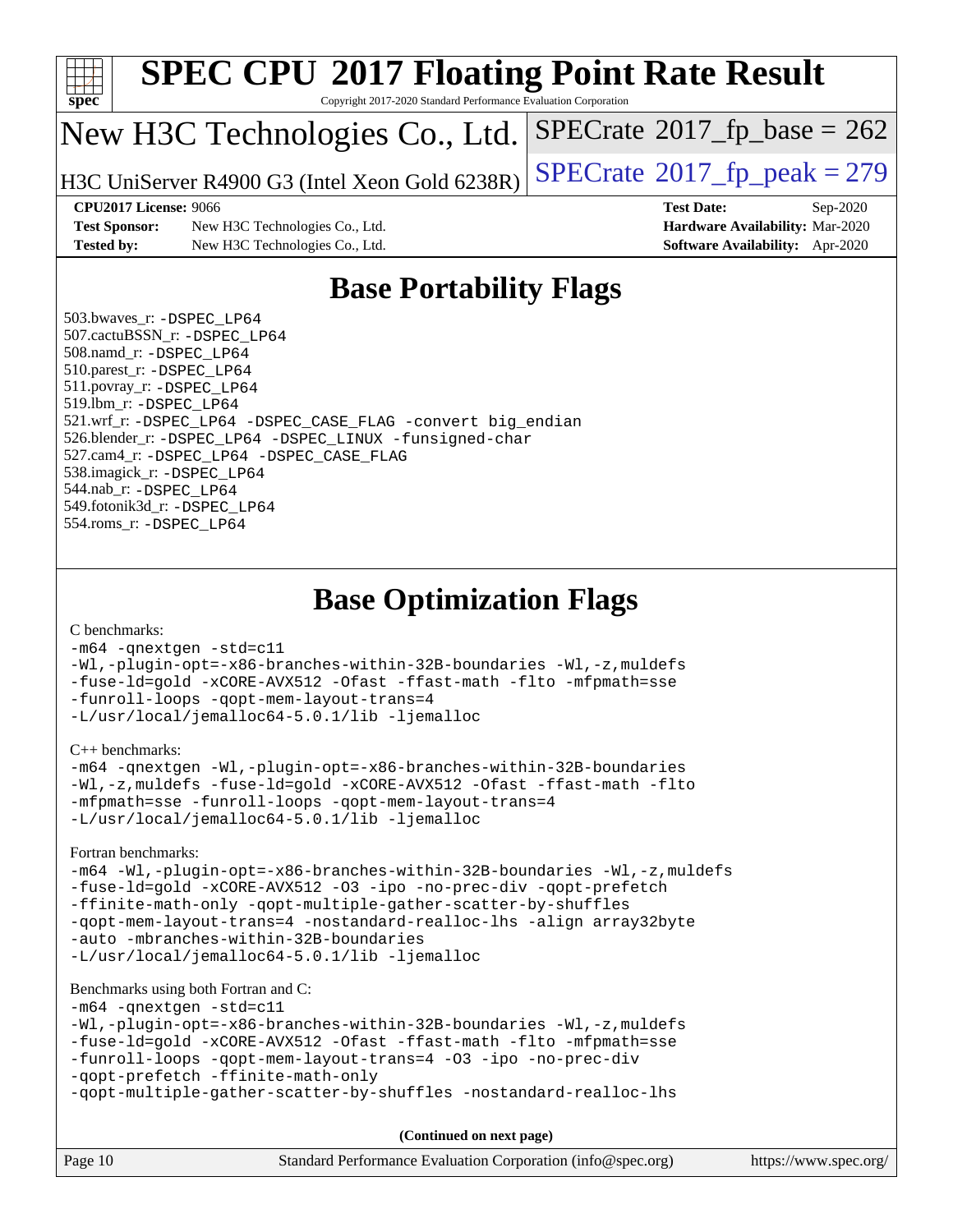

[Benchmarks using both Fortran and C](http://www.spec.org/auto/cpu2017/Docs/result-fields.html#BenchmarksusingbothFortranandC) (continued): [-align array32byte](http://www.spec.org/cpu2017/results/res2020q4/cpu2017-20201014-24212.flags.html#user_CC_FCbase_align_array32byte_b982fe038af199962ba9a80c053b8342c548c85b40b8e86eb3cc33dee0d7986a4af373ac2d51c3f7cf710a18d62fdce2948f201cd044323541f22fc0fffc51b6) [-auto](http://www.spec.org/cpu2017/results/res2020q4/cpu2017-20201014-24212.flags.html#user_CC_FCbase_f-auto) [-mbranches-within-32B-boundaries](http://www.spec.org/cpu2017/results/res2020q4/cpu2017-20201014-24212.flags.html#user_CC_FCbase_f-mbranches-within-32B-boundaries) [-L/usr/local/jemalloc64-5.0.1/lib](http://www.spec.org/cpu2017/results/res2020q4/cpu2017-20201014-24212.flags.html#user_CC_FCbase_jemalloc_link_path64_1_cc289568b1a6c0fd3b62c91b824c27fcb5af5e8098e6ad028160d21144ef1b8aef3170d2acf0bee98a8da324cfe4f67d0a3d0c4cc4673d993d694dc2a0df248b) [-ljemalloc](http://www.spec.org/cpu2017/results/res2020q4/cpu2017-20201014-24212.flags.html#user_CC_FCbase_jemalloc_link_lib_d1249b907c500fa1c0672f44f562e3d0f79738ae9e3c4a9c376d49f265a04b9c99b167ecedbf6711b3085be911c67ff61f150a17b3472be731631ba4d0471706)

[Benchmarks using both C and C++](http://www.spec.org/auto/cpu2017/Docs/result-fields.html#BenchmarksusingbothCandCXX): [-m64](http://www.spec.org/cpu2017/results/res2020q4/cpu2017-20201014-24212.flags.html#user_CC_CXXbase_m64-icc) [-qnextgen](http://www.spec.org/cpu2017/results/res2020q4/cpu2017-20201014-24212.flags.html#user_CC_CXXbase_f-qnextgen) [-std=c11](http://www.spec.org/cpu2017/results/res2020q4/cpu2017-20201014-24212.flags.html#user_CC_CXXbase_std-icc-std_0e1c27790398a4642dfca32ffe6c27b5796f9c2d2676156f2e42c9c44eaad0c049b1cdb667a270c34d979996257aeb8fc440bfb01818dbc9357bd9d174cb8524) [-Wl,-plugin-opt=-x86-branches-within-32B-boundaries](http://www.spec.org/cpu2017/results/res2020q4/cpu2017-20201014-24212.flags.html#user_CC_CXXbase_f-x86-branches-within-32B-boundaries_0098b4e4317ae60947b7b728078a624952a08ac37a3c797dfb4ffeb399e0c61a9dd0f2f44ce917e9361fb9076ccb15e7824594512dd315205382d84209e912f3) [-Wl,-z,muldefs](http://www.spec.org/cpu2017/results/res2020q4/cpu2017-20201014-24212.flags.html#user_CC_CXXbase_link_force_multiple1_b4cbdb97b34bdee9ceefcfe54f4c8ea74255f0b02a4b23e853cdb0e18eb4525ac79b5a88067c842dd0ee6996c24547a27a4b99331201badda8798ef8a743f577) [-fuse-ld=gold](http://www.spec.org/cpu2017/results/res2020q4/cpu2017-20201014-24212.flags.html#user_CC_CXXbase_f-fuse-ld_920b3586e2b8c6e0748b9c84fa9b744736ba725a32cab14ad8f3d4ad28eecb2f59d1144823d2e17006539a88734fe1fc08fc3035f7676166309105a78aaabc32) [-xCORE-AVX512](http://www.spec.org/cpu2017/results/res2020q4/cpu2017-20201014-24212.flags.html#user_CC_CXXbase_f-xCORE-AVX512) [-Ofast](http://www.spec.org/cpu2017/results/res2020q4/cpu2017-20201014-24212.flags.html#user_CC_CXXbase_f-Ofast) [-ffast-math](http://www.spec.org/cpu2017/results/res2020q4/cpu2017-20201014-24212.flags.html#user_CC_CXXbase_f-ffast-math) [-flto](http://www.spec.org/cpu2017/results/res2020q4/cpu2017-20201014-24212.flags.html#user_CC_CXXbase_f-flto) [-mfpmath=sse](http://www.spec.org/cpu2017/results/res2020q4/cpu2017-20201014-24212.flags.html#user_CC_CXXbase_f-mfpmath_70eb8fac26bde974f8ab713bc9086c5621c0b8d2f6c86f38af0bd7062540daf19db5f3a066d8c6684be05d84c9b6322eb3b5be6619d967835195b93d6c02afa1) [-funroll-loops](http://www.spec.org/cpu2017/results/res2020q4/cpu2017-20201014-24212.flags.html#user_CC_CXXbase_f-funroll-loops) [-qopt-mem-layout-trans=4](http://www.spec.org/cpu2017/results/res2020q4/cpu2017-20201014-24212.flags.html#user_CC_CXXbase_f-qopt-mem-layout-trans_fa39e755916c150a61361b7846f310bcdf6f04e385ef281cadf3647acec3f0ae266d1a1d22d972a7087a248fd4e6ca390a3634700869573d231a252c784941a8) [-L/usr/local/jemalloc64-5.0.1/lib](http://www.spec.org/cpu2017/results/res2020q4/cpu2017-20201014-24212.flags.html#user_CC_CXXbase_jemalloc_link_path64_1_cc289568b1a6c0fd3b62c91b824c27fcb5af5e8098e6ad028160d21144ef1b8aef3170d2acf0bee98a8da324cfe4f67d0a3d0c4cc4673d993d694dc2a0df248b) [-ljemalloc](http://www.spec.org/cpu2017/results/res2020q4/cpu2017-20201014-24212.flags.html#user_CC_CXXbase_jemalloc_link_lib_d1249b907c500fa1c0672f44f562e3d0f79738ae9e3c4a9c376d49f265a04b9c99b167ecedbf6711b3085be911c67ff61f150a17b3472be731631ba4d0471706)

[Benchmarks using Fortran, C, and C++:](http://www.spec.org/auto/cpu2017/Docs/result-fields.html#BenchmarksusingFortranCandCXX) [-m64](http://www.spec.org/cpu2017/results/res2020q4/cpu2017-20201014-24212.flags.html#user_CC_CXX_FCbase_m64-icc) [-qnextgen](http://www.spec.org/cpu2017/results/res2020q4/cpu2017-20201014-24212.flags.html#user_CC_CXX_FCbase_f-qnextgen) [-std=c11](http://www.spec.org/cpu2017/results/res2020q4/cpu2017-20201014-24212.flags.html#user_CC_CXX_FCbase_std-icc-std_0e1c27790398a4642dfca32ffe6c27b5796f9c2d2676156f2e42c9c44eaad0c049b1cdb667a270c34d979996257aeb8fc440bfb01818dbc9357bd9d174cb8524) [-Wl,-plugin-opt=-x86-branches-within-32B-boundaries](http://www.spec.org/cpu2017/results/res2020q4/cpu2017-20201014-24212.flags.html#user_CC_CXX_FCbase_f-x86-branches-within-32B-boundaries_0098b4e4317ae60947b7b728078a624952a08ac37a3c797dfb4ffeb399e0c61a9dd0f2f44ce917e9361fb9076ccb15e7824594512dd315205382d84209e912f3) [-Wl,-z,muldefs](http://www.spec.org/cpu2017/results/res2020q4/cpu2017-20201014-24212.flags.html#user_CC_CXX_FCbase_link_force_multiple1_b4cbdb97b34bdee9ceefcfe54f4c8ea74255f0b02a4b23e853cdb0e18eb4525ac79b5a88067c842dd0ee6996c24547a27a4b99331201badda8798ef8a743f577) [-fuse-ld=gold](http://www.spec.org/cpu2017/results/res2020q4/cpu2017-20201014-24212.flags.html#user_CC_CXX_FCbase_f-fuse-ld_920b3586e2b8c6e0748b9c84fa9b744736ba725a32cab14ad8f3d4ad28eecb2f59d1144823d2e17006539a88734fe1fc08fc3035f7676166309105a78aaabc32) [-xCORE-AVX512](http://www.spec.org/cpu2017/results/res2020q4/cpu2017-20201014-24212.flags.html#user_CC_CXX_FCbase_f-xCORE-AVX512) [-Ofast](http://www.spec.org/cpu2017/results/res2020q4/cpu2017-20201014-24212.flags.html#user_CC_CXX_FCbase_f-Ofast) [-ffast-math](http://www.spec.org/cpu2017/results/res2020q4/cpu2017-20201014-24212.flags.html#user_CC_CXX_FCbase_f-ffast-math) [-flto](http://www.spec.org/cpu2017/results/res2020q4/cpu2017-20201014-24212.flags.html#user_CC_CXX_FCbase_f-flto) [-mfpmath=sse](http://www.spec.org/cpu2017/results/res2020q4/cpu2017-20201014-24212.flags.html#user_CC_CXX_FCbase_f-mfpmath_70eb8fac26bde974f8ab713bc9086c5621c0b8d2f6c86f38af0bd7062540daf19db5f3a066d8c6684be05d84c9b6322eb3b5be6619d967835195b93d6c02afa1) [-funroll-loops](http://www.spec.org/cpu2017/results/res2020q4/cpu2017-20201014-24212.flags.html#user_CC_CXX_FCbase_f-funroll-loops) [-qopt-mem-layout-trans=4](http://www.spec.org/cpu2017/results/res2020q4/cpu2017-20201014-24212.flags.html#user_CC_CXX_FCbase_f-qopt-mem-layout-trans_fa39e755916c150a61361b7846f310bcdf6f04e385ef281cadf3647acec3f0ae266d1a1d22d972a7087a248fd4e6ca390a3634700869573d231a252c784941a8) [-O3](http://www.spec.org/cpu2017/results/res2020q4/cpu2017-20201014-24212.flags.html#user_CC_CXX_FCbase_f-O3) [-ipo](http://www.spec.org/cpu2017/results/res2020q4/cpu2017-20201014-24212.flags.html#user_CC_CXX_FCbase_f-ipo) [-no-prec-div](http://www.spec.org/cpu2017/results/res2020q4/cpu2017-20201014-24212.flags.html#user_CC_CXX_FCbase_f-no-prec-div) [-qopt-prefetch](http://www.spec.org/cpu2017/results/res2020q4/cpu2017-20201014-24212.flags.html#user_CC_CXX_FCbase_f-qopt-prefetch) [-ffinite-math-only](http://www.spec.org/cpu2017/results/res2020q4/cpu2017-20201014-24212.flags.html#user_CC_CXX_FCbase_f_finite_math_only_cb91587bd2077682c4b38af759c288ed7c732db004271a9512da14a4f8007909a5f1427ecbf1a0fb78ff2a814402c6114ac565ca162485bbcae155b5e4258871) [-qopt-multiple-gather-scatter-by-shuffles](http://www.spec.org/cpu2017/results/res2020q4/cpu2017-20201014-24212.flags.html#user_CC_CXX_FCbase_f-qopt-multiple-gather-scatter-by-shuffles) [-nostandard-realloc-lhs](http://www.spec.org/cpu2017/results/res2020q4/cpu2017-20201014-24212.flags.html#user_CC_CXX_FCbase_f_2003_std_realloc_82b4557e90729c0f113870c07e44d33d6f5a304b4f63d4c15d2d0f1fab99f5daaed73bdb9275d9ae411527f28b936061aa8b9c8f2d63842963b95c9dd6426b8a) [-align array32byte](http://www.spec.org/cpu2017/results/res2020q4/cpu2017-20201014-24212.flags.html#user_CC_CXX_FCbase_align_array32byte_b982fe038af199962ba9a80c053b8342c548c85b40b8e86eb3cc33dee0d7986a4af373ac2d51c3f7cf710a18d62fdce2948f201cd044323541f22fc0fffc51b6) [-auto](http://www.spec.org/cpu2017/results/res2020q4/cpu2017-20201014-24212.flags.html#user_CC_CXX_FCbase_f-auto) [-mbranches-within-32B-boundaries](http://www.spec.org/cpu2017/results/res2020q4/cpu2017-20201014-24212.flags.html#user_CC_CXX_FCbase_f-mbranches-within-32B-boundaries) [-L/usr/local/jemalloc64-5.0.1/lib](http://www.spec.org/cpu2017/results/res2020q4/cpu2017-20201014-24212.flags.html#user_CC_CXX_FCbase_jemalloc_link_path64_1_cc289568b1a6c0fd3b62c91b824c27fcb5af5e8098e6ad028160d21144ef1b8aef3170d2acf0bee98a8da324cfe4f67d0a3d0c4cc4673d993d694dc2a0df248b) [-ljemalloc](http://www.spec.org/cpu2017/results/res2020q4/cpu2017-20201014-24212.flags.html#user_CC_CXX_FCbase_jemalloc_link_lib_d1249b907c500fa1c0672f44f562e3d0f79738ae9e3c4a9c376d49f265a04b9c99b167ecedbf6711b3085be911c67ff61f150a17b3472be731631ba4d0471706)

### **[Peak Compiler Invocation](http://www.spec.org/auto/cpu2017/Docs/result-fields.html#PeakCompilerInvocation)**

[C benchmarks](http://www.spec.org/auto/cpu2017/Docs/result-fields.html#Cbenchmarks): [icc](http://www.spec.org/cpu2017/results/res2020q4/cpu2017-20201014-24212.flags.html#user_CCpeak_intel_icc_66fc1ee009f7361af1fbd72ca7dcefbb700085f36577c54f309893dd4ec40d12360134090235512931783d35fd58c0460139e722d5067c5574d8eaf2b3e37e92)

[C++ benchmarks:](http://www.spec.org/auto/cpu2017/Docs/result-fields.html#CXXbenchmarks) [icpc](http://www.spec.org/cpu2017/results/res2020q4/cpu2017-20201014-24212.flags.html#user_CXXpeak_intel_icpc_c510b6838c7f56d33e37e94d029a35b4a7bccf4766a728ee175e80a419847e808290a9b78be685c44ab727ea267ec2f070ec5dc83b407c0218cded6866a35d07)

[Fortran benchmarks](http://www.spec.org/auto/cpu2017/Docs/result-fields.html#Fortranbenchmarks): [ifort](http://www.spec.org/cpu2017/results/res2020q4/cpu2017-20201014-24212.flags.html#user_FCpeak_intel_ifort_8111460550e3ca792625aed983ce982f94888b8b503583aa7ba2b8303487b4d8a21a13e7191a45c5fd58ff318f48f9492884d4413fa793fd88dd292cad7027ca)

[Benchmarks using both Fortran and C](http://www.spec.org/auto/cpu2017/Docs/result-fields.html#BenchmarksusingbothFortranandC): [ifort](http://www.spec.org/cpu2017/results/res2020q4/cpu2017-20201014-24212.flags.html#user_CC_FCpeak_intel_ifort_8111460550e3ca792625aed983ce982f94888b8b503583aa7ba2b8303487b4d8a21a13e7191a45c5fd58ff318f48f9492884d4413fa793fd88dd292cad7027ca) [icc](http://www.spec.org/cpu2017/results/res2020q4/cpu2017-20201014-24212.flags.html#user_CC_FCpeak_intel_icc_66fc1ee009f7361af1fbd72ca7dcefbb700085f36577c54f309893dd4ec40d12360134090235512931783d35fd58c0460139e722d5067c5574d8eaf2b3e37e92)

[Benchmarks using both C and C++](http://www.spec.org/auto/cpu2017/Docs/result-fields.html#BenchmarksusingbothCandCXX): [icpc](http://www.spec.org/cpu2017/results/res2020q4/cpu2017-20201014-24212.flags.html#user_CC_CXXpeak_intel_icpc_c510b6838c7f56d33e37e94d029a35b4a7bccf4766a728ee175e80a419847e808290a9b78be685c44ab727ea267ec2f070ec5dc83b407c0218cded6866a35d07) [icc](http://www.spec.org/cpu2017/results/res2020q4/cpu2017-20201014-24212.flags.html#user_CC_CXXpeak_intel_icc_66fc1ee009f7361af1fbd72ca7dcefbb700085f36577c54f309893dd4ec40d12360134090235512931783d35fd58c0460139e722d5067c5574d8eaf2b3e37e92)

[Benchmarks using Fortran, C, and C++:](http://www.spec.org/auto/cpu2017/Docs/result-fields.html#BenchmarksusingFortranCandCXX) [icpc](http://www.spec.org/cpu2017/results/res2020q4/cpu2017-20201014-24212.flags.html#user_CC_CXX_FCpeak_intel_icpc_c510b6838c7f56d33e37e94d029a35b4a7bccf4766a728ee175e80a419847e808290a9b78be685c44ab727ea267ec2f070ec5dc83b407c0218cded6866a35d07) [icc](http://www.spec.org/cpu2017/results/res2020q4/cpu2017-20201014-24212.flags.html#user_CC_CXX_FCpeak_intel_icc_66fc1ee009f7361af1fbd72ca7dcefbb700085f36577c54f309893dd4ec40d12360134090235512931783d35fd58c0460139e722d5067c5574d8eaf2b3e37e92) [ifort](http://www.spec.org/cpu2017/results/res2020q4/cpu2017-20201014-24212.flags.html#user_CC_CXX_FCpeak_intel_ifort_8111460550e3ca792625aed983ce982f94888b8b503583aa7ba2b8303487b4d8a21a13e7191a45c5fd58ff318f48f9492884d4413fa793fd88dd292cad7027ca)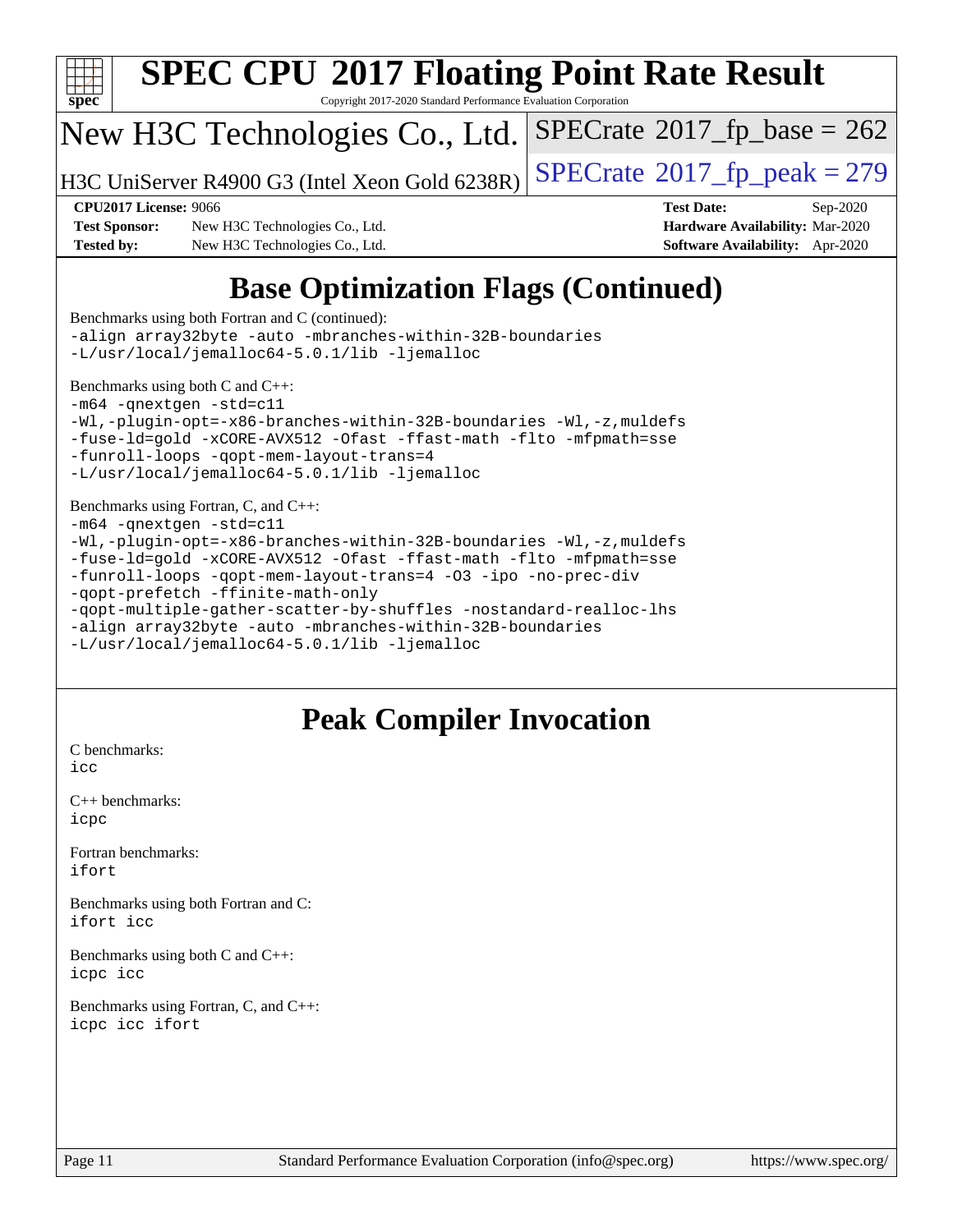| SI<br>оe<br>Ľ |  |  |  |  |  |  |
|---------------|--|--|--|--|--|--|

# **[SPEC CPU](http://www.spec.org/auto/cpu2017/Docs/result-fields.html#SPECCPU2017FloatingPointRateResult)[2017 Floating Point Rate Result](http://www.spec.org/auto/cpu2017/Docs/result-fields.html#SPECCPU2017FloatingPointRateResult)**

Copyright 2017-2020 Standard Performance Evaluation Corporation

## New H3C Technologies Co., Ltd.

H3C UniServer R4900 G3 (Intel Xeon Gold  $6238R$ ) [SPECrate](http://www.spec.org/auto/cpu2017/Docs/result-fields.html#SPECrate2017fppeak)®[2017\\_fp\\_peak = 2](http://www.spec.org/auto/cpu2017/Docs/result-fields.html#SPECrate2017fppeak)79

 $SPECTate$ <sup>®</sup>[2017\\_fp\\_base =](http://www.spec.org/auto/cpu2017/Docs/result-fields.html#SPECrate2017fpbase) 262

**[Test Sponsor:](http://www.spec.org/auto/cpu2017/Docs/result-fields.html#TestSponsor)** New H3C Technologies Co., Ltd. **[Hardware Availability:](http://www.spec.org/auto/cpu2017/Docs/result-fields.html#HardwareAvailability)** Mar-2020 **[Tested by:](http://www.spec.org/auto/cpu2017/Docs/result-fields.html#Testedby)** New H3C Technologies Co., Ltd. **[Software Availability:](http://www.spec.org/auto/cpu2017/Docs/result-fields.html#SoftwareAvailability)** Apr-2020

**[CPU2017 License:](http://www.spec.org/auto/cpu2017/Docs/result-fields.html#CPU2017License)** 9066 **[Test Date:](http://www.spec.org/auto/cpu2017/Docs/result-fields.html#TestDate)** Sep-2020

### **[Peak Portability Flags](http://www.spec.org/auto/cpu2017/Docs/result-fields.html#PeakPortabilityFlags)**

Same as Base Portability Flags

### **[Peak Optimization Flags](http://www.spec.org/auto/cpu2017/Docs/result-fields.html#PeakOptimizationFlags)**

[C benchmarks](http://www.spec.org/auto/cpu2017/Docs/result-fields.html#Cbenchmarks):

 $519.$ lbm\_r: basepeak = yes

538.imagick\_r: basepeak = yes

544.nab\_r: basepeak = yes

[C++ benchmarks:](http://www.spec.org/auto/cpu2017/Docs/result-fields.html#CXXbenchmarks)

508.namd\_r: basepeak = yes

```
 510.parest_r: -m64 -qnextgen
-Wl,-plugin-opt=-x86-branches-within-32B-boundaries
-Wl,-z,muldefs -fuse-ld=gold -xCORE-AVX512 -Ofast
-ffast-math -flto -mfpmath=sse -funroll-loops
-qopt-mem-layout-trans=4 -L/usr/local/jemalloc64-5.0.1/lib
-ljemalloc
```
[Fortran benchmarks](http://www.spec.org/auto/cpu2017/Docs/result-fields.html#Fortranbenchmarks):

```
 503.bwaves_r: -m64 -Wl,-plugin-opt=-x86-branches-within-32B-boundaries
-Wl,-z,muldefs -fuse-ld=gold -xCORE-AVX512 -O3 -ipo
-no-prec-div -qopt-prefetch -ffinite-math-only
-qopt-multiple-gather-scatter-by-shuffles
-qopt-mem-layout-trans=4 -nostandard-realloc-lhs
-align array32byte -auto -mbranches-within-32B-boundaries
-L/usr/local/jemalloc64-5.0.1/lib -ljemalloc
```
549.fotonik3d\_r: basepeak = yes

554.roms\_r: Same as 503.bwaves\_r

[Benchmarks using both Fortran and C](http://www.spec.org/auto/cpu2017/Docs/result-fields.html#BenchmarksusingbothFortranandC):

```
 521.wrf_r: -prof-gen(pass 1) -prof-use(pass 2) -xCORE-AVX512 -O3
-ipo -no-prec-div -qopt-prefetch -ffinite-math-only
-qopt-multiple-gather-scatter-by-shuffles
-qopt-mem-layout-trans=4 -mbranches-within-32B-boundaries
-nostandard-realloc-lhs -align array32byte -auto
```
**(Continued on next page)**